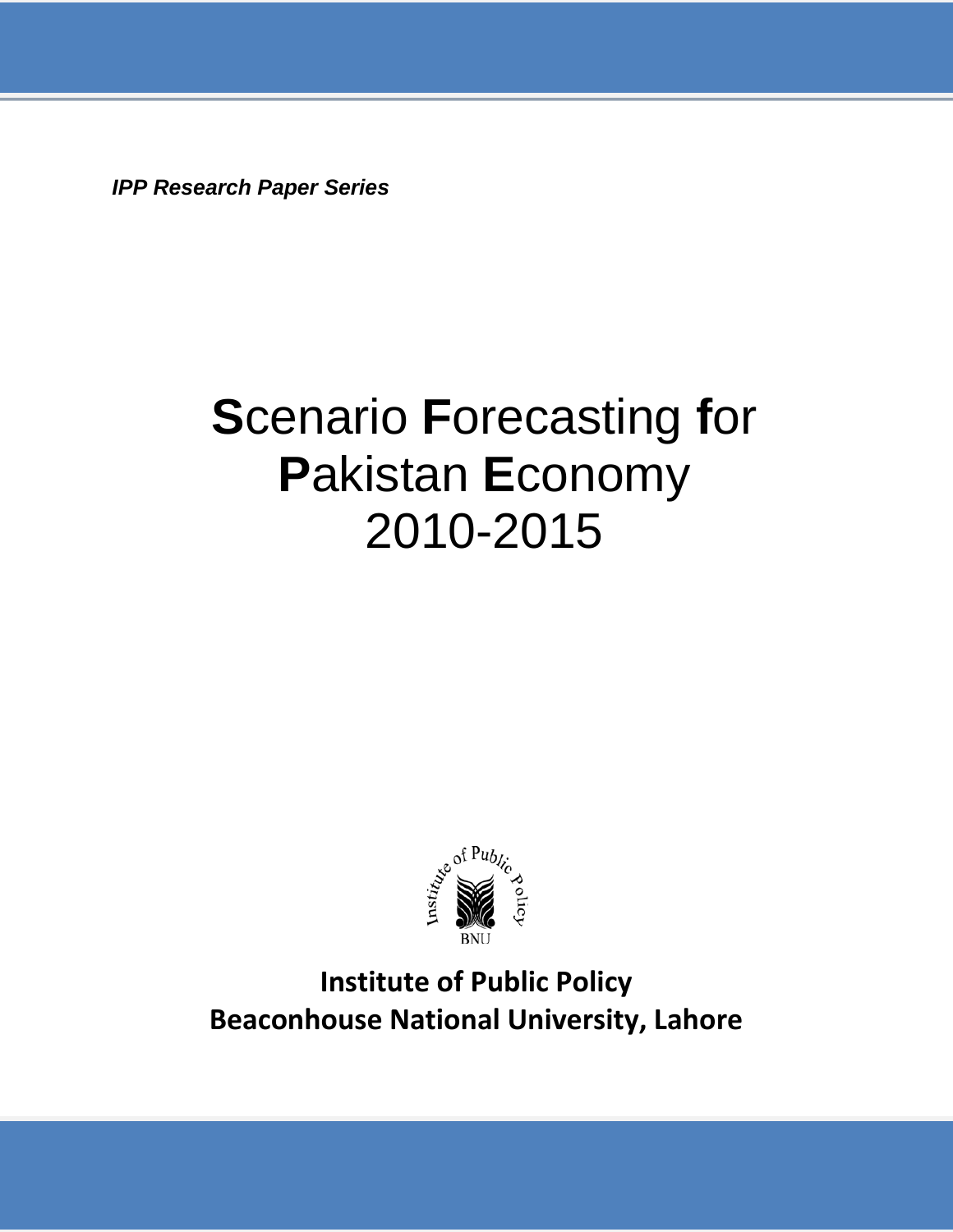## **TABLE OF CONTENTS**

| <b>SCENARIO 1: CONTINUATION OF COALITION GOVERNMENT</b>               |    |
|-----------------------------------------------------------------------|----|
|                                                                       |    |
|                                                                       |    |
|                                                                       |    |
|                                                                       |    |
| <b>SCENARIO 2: CONTINUATION OF COALITION GOVERNMENT WITH BUSINESS</b> |    |
|                                                                       |    |
|                                                                       |    |
|                                                                       |    |
|                                                                       |    |
| <b>SCENARIO 3: CONTINUATION OF COALITION GOVERNMENT WITH</b>          |    |
|                                                                       |    |
|                                                                       |    |
|                                                                       |    |
|                                                                       |    |
|                                                                       |    |
|                                                                       |    |
|                                                                       |    |
| SCENARIO 5: NATIONAL GOVERNMENT INCLUDING TECHNOCRATS  22             |    |
|                                                                       |    |
|                                                                       | 24 |
|                                                                       |    |
|                                                                       |    |
|                                                                       |    |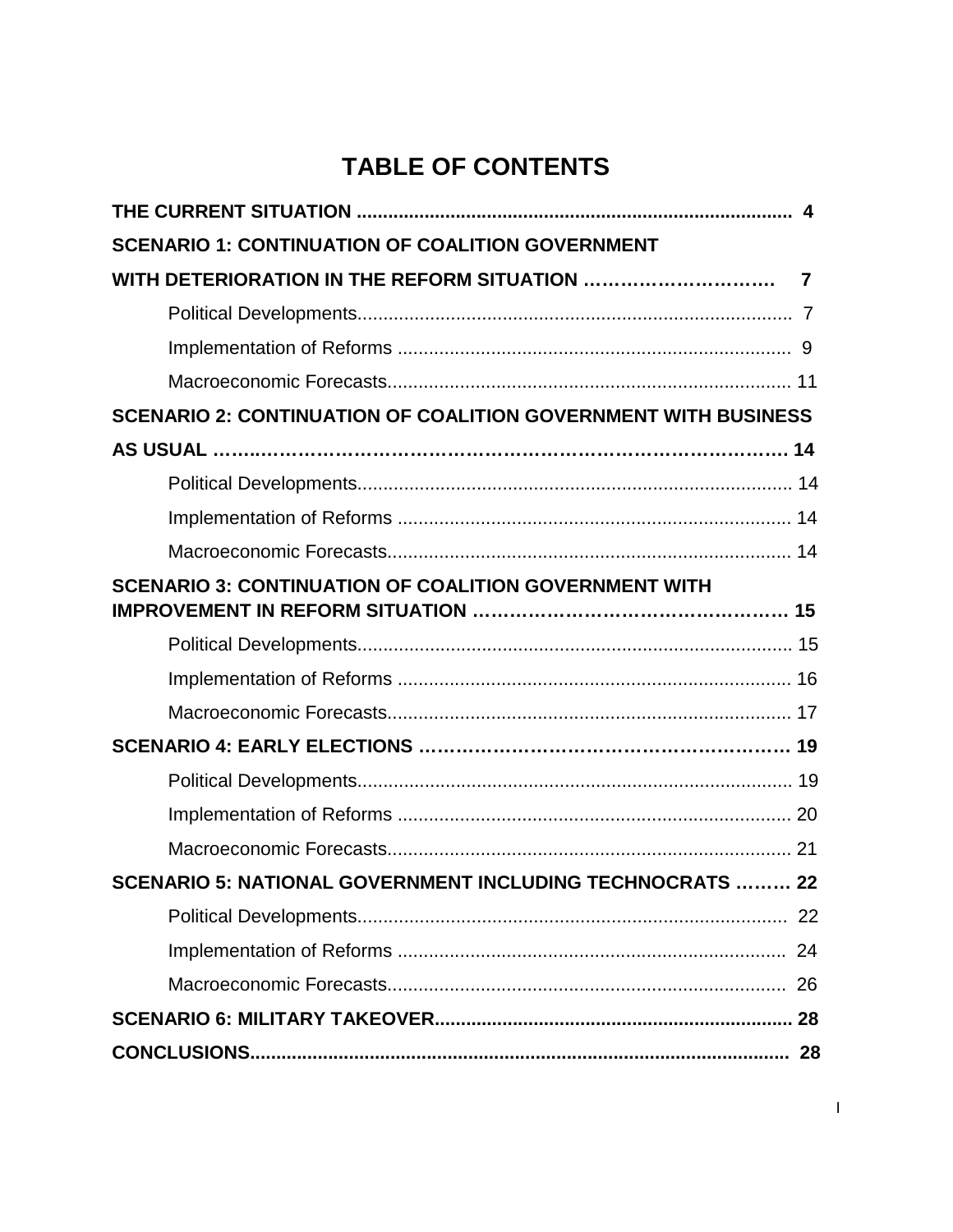## **LIST OF TABLES**

| Table 1: Continuation of Coalition Government (Reform Situation Worsens)  13  |  |
|-------------------------------------------------------------------------------|--|
| Table 2: Continuation of Coalition Government (Business as Usual)  16         |  |
| Table 3: Continuation of Coalition Government (Reform Situation Improves)  18 |  |
| Table 4: Early Elections (In 2011) Followed by a Majority Government  23      |  |
|                                                                               |  |

### **LIST OF BOXES**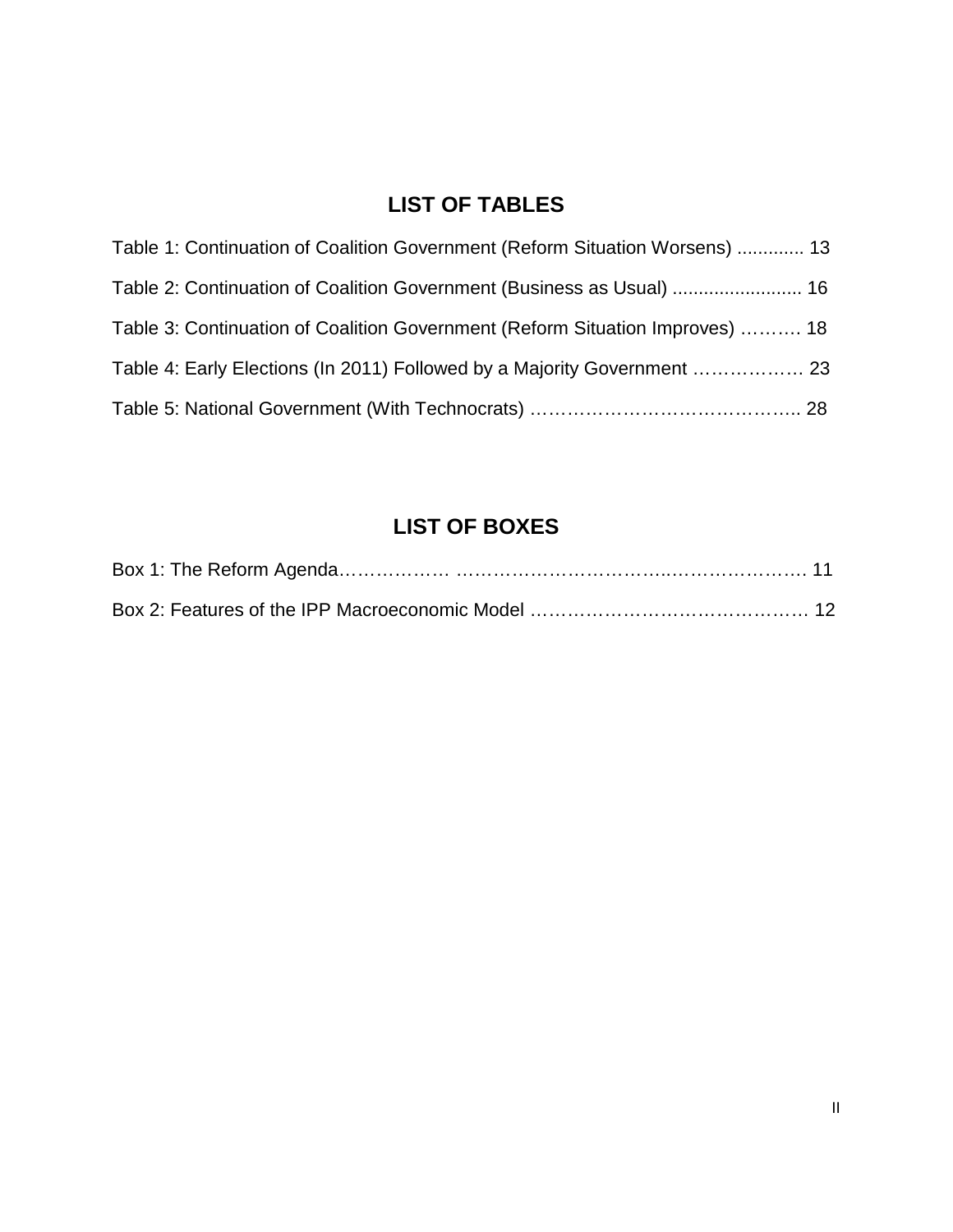#### **THE CURRENT SITUATION**

This is an enormously critical moment in Pakistan's troubled economic and political history. Most economic indicators are pointing downwards. The rate of growth in national product is on a declining trend. Today Pakistan's presumed GDP rate of growth is one half that likely for Bangladesh and one-third that expected for India. Stalling GDP growth means increasing incidence of poverty, widening income disparities, growing unemployment, increasing gap in average incomes of the relatively better performing areas in the country and those that are more backward. This is clearly not a sustainable situation. Unless arrested with the adoption of right sets of public policies, economic troubles will also produce those that are political and social in nature.

Also, the country is getting increasingly isolated, unable to take advantage of the enormous changes in the global economy. One indication of the country's failure to integrate or link the economy with the international production system, is its declining share in world trade that originates in the developing parts of the world. More successful emerging economies have taken advantage of the rapidly changing and growing systems of international commerce and industrial production. Pakistan has fallen behind.

The people are becoming increasingly restive. As political economists have been suggesting for several years, the feeling of "relative deprivation" not only deepens resentment among those who are concerned that they have been left behind, their discontent also manifests itself in the form of a challenge to the authority of the state. That is what the world has seen in the political explosion on the Arab streets. It is this discontent that has fed, to a considerable extent, domestic terrorism in Pakistan. Continuing problems with domestic security have taken a heavy economic toll that may well last into the future.

The institutional structures, that together make up the Pakistani state, have become progressively weak since the founding of the country 64 years ago. There are several reasons for this. Perhaps, the most important among them is the failure of a societal consensus on how people should be governed, resulting in constant experimentation that has gone on for six and a half decades as to the most appropriate structure of government. The country has alternated between civilian and military rule; the military was allowed to govern for 33 out of 64 years since the country gained independence. Three different constitutional arrangements were put in place, and half a dozen systems of local governments were experimented with. Constitutional provisions were not fully observed even when the civilians were in charge. In fact, the Constitution of 1973 was subverted soon after it was promulgated.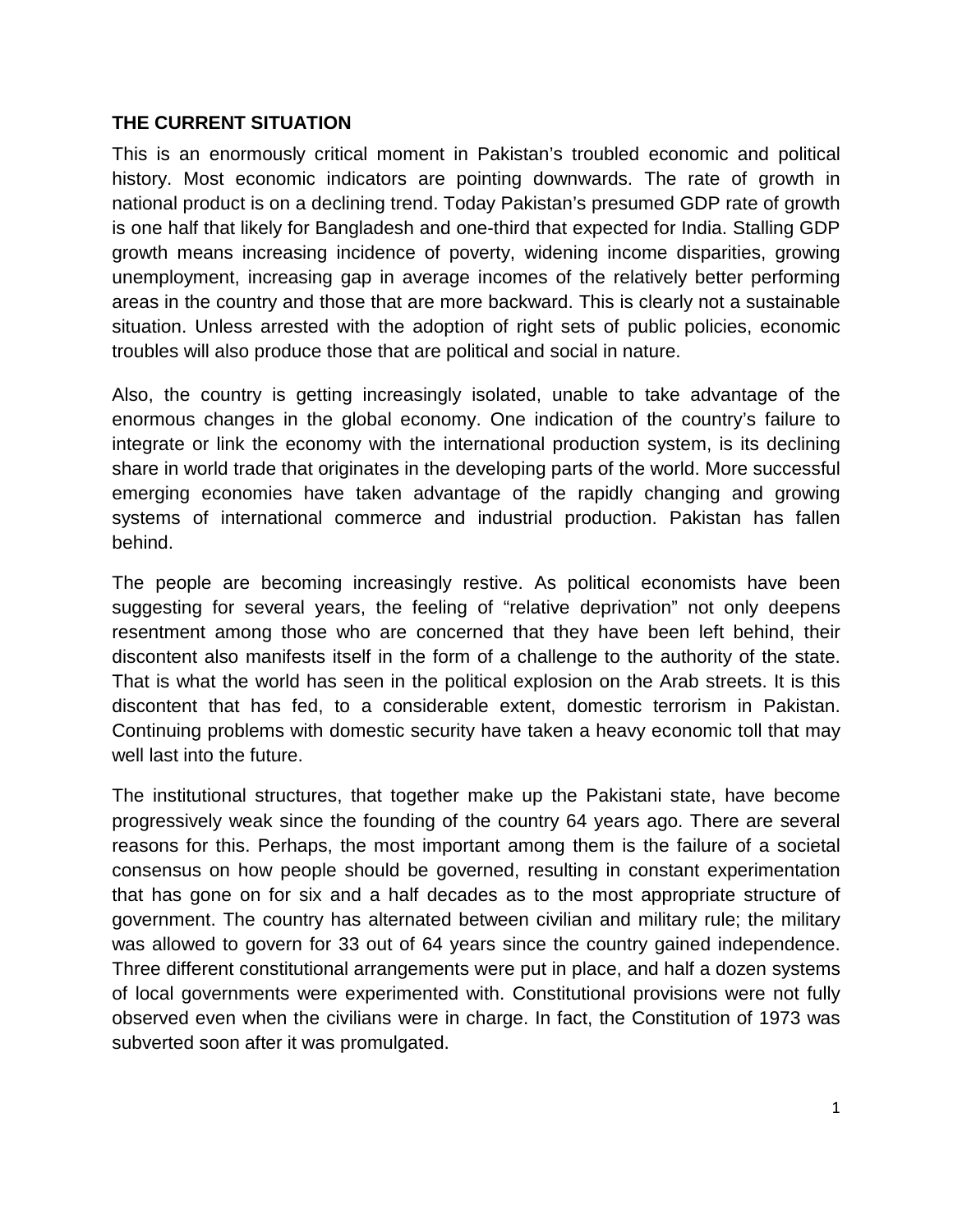Overall, there is a "perfect storm" through which the economy has to navigate. It is affecting simultaneously the country's economy, its political system and the national psyche. That metaphor seems even more befitting since the dangers in recent months have increased exponentially and policymakers as well as the citizenry are faced with tremendous amounts of uncertainty. The most important task before the country's policymakers, therefore, is to create a degree of confidence among the citizenry. This has to be done by moving simultaneously on a number of different fronts. Islamabad and the provincial capitals need to be actively involved in improving the economic situation and following the 18<sup>th</sup> Amendment to carefully devolve to the provinces a number of functions that were hitherto performed by the federal government.

What is likely to happen in the foreseeable future? This paper seeks to find an answer to this question which is important not only for Pakistan but also for the international community. But before we do that, we review first in some detail the current economic situation.

As mentioned earlier, Pakistan today is in the grips of an economic slowdown, with the GDP growth rate down close to the population growth rate and with high double-digit inflation, which is showing a persistent and rising tendency. The recent devastating floods have no doubt contributed to a loss of production, especially in agriculture. The loss of growth momentum is also due to a number of structural factors like a large energy shortage and the war on terror, which has dislocated economic activity and led to a loss of investor confidence.

Following the crises of 2008, the Standby Agreement (SBA) with the IMF had helped greatly in stabilizing the situation. Pakistan was able, subsequently, to complete four reviews successfully in this programme and receive assistance worth \$8.7 billion. However, from 2009-10 onwards, economic conditions have begun to deteriorate. The root cause is the major worsening in the fiscal position, due to lack of achievement of revenue targets, big increase in security spending, grants to cover large losses of state enterprises, etc. Consequently, as compared to the original fiscal deficit target of 4.9 percent of the GDP in the SBA, the actual deficit approached 6.3 percent of the GDP in 2009-10.

During the first nine months of 2010-11, there is evidence of growing difficulties. The Finance Minister has warned that in the absence of strong policy actions the fiscal deficit could approach the peak level of 8 percent of the GDP. This has meant large bank borrowings to finance the deficit. Currently, these borrowings stand at Rs 400 billion, which is almost 33 percent above the level attained during the corresponding period of the previous year. This has not only fuelled monetary expansion and led to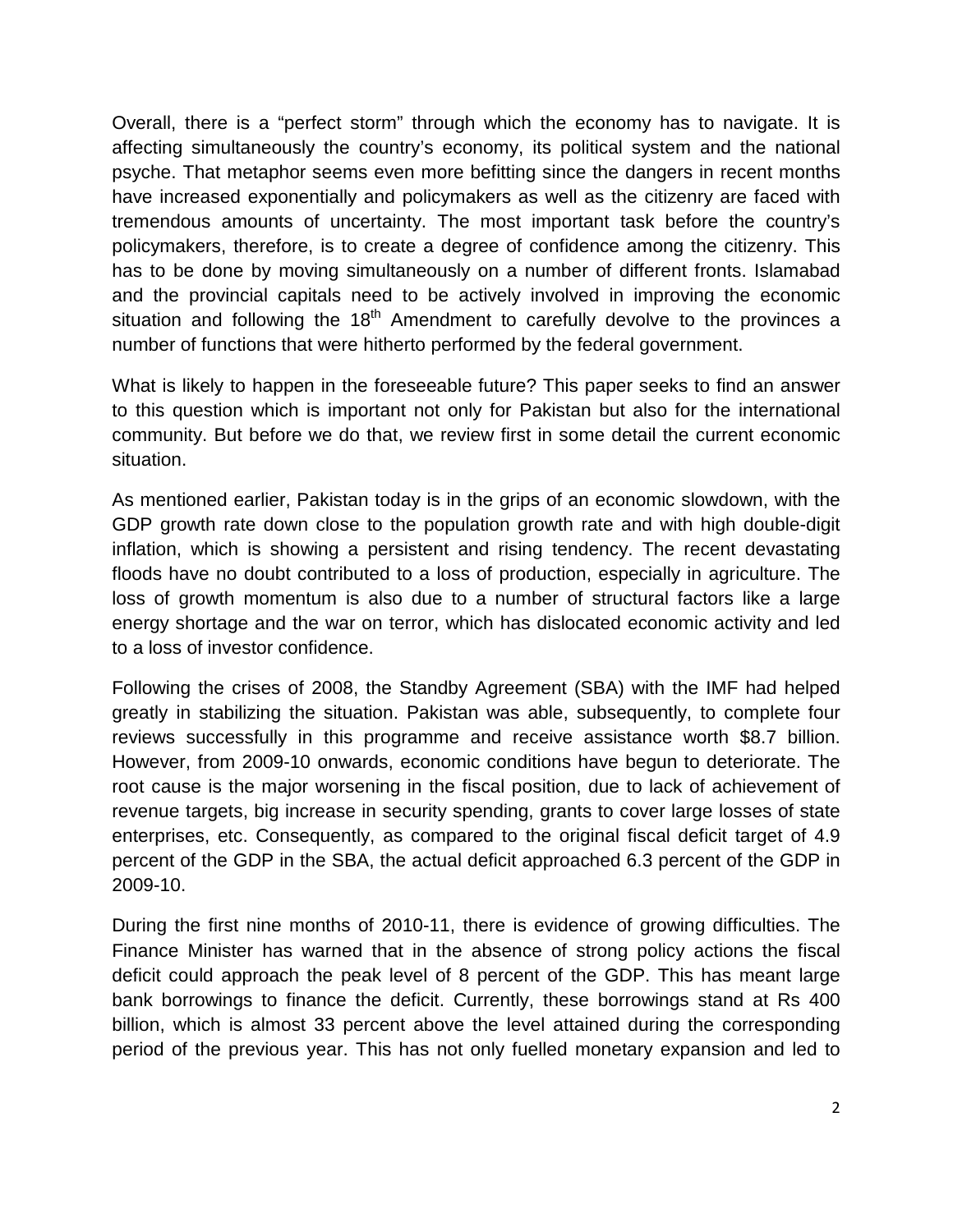persistence in the rate of inflation, but high interest rates are also leading to a 'crowding out' of the private sector.

The rise in the fiscal deficit is due to a number of major policy reversals in recent months, arising primarily from failure of a relatively weak coalition government to implement the reform agenda agreed with the IMF. The reformed GST, involving removal of exemptions on goods and broad-basing to services, was to be implemented by October 1, 2010. But this did not happen due to strong political opposition and pressures from vested interests. Similarly, the policies of raising power tariffs and of adjusting POL prices in line with the increase in the international oil price have been partially abandoned leading to a loss of significant revenues and rise in subsidies. Earlier, the decision to raise government salaries and allowances by 50 percent at budget time has added substantially to current expenditures of both federal and provincial governments. Due to slippages on the policy front, the Fund programme has effectively remained suspended since May 2010. Following a recent IMF mission, belatedly a Presidential Ordinance has been promulgated with additional taxation, expected to yield Rs 53 billion of revenue during the rest of the year, alongwith some cutbacks in expenditure.

There is a common perception that the fiscal situation is unlikely to improve due to postponement of structural reforms on the taxation and expenditures fronts as the political process moves into an 'election cycle', with a focus on populism. Elections are due in 2013 but may now be earlier. As opposed to these concerns, there is a degree of complacency arising from the present record level of foreign exchange reserves of over \$ 17.5 billion and buoyancy in exports and remittances, which have led to a quantum reduction in the deficit in the current account of the balance of payments. There is need, therefore, for undertaking economic scenario analysis for the next few years linked to the types of political developments that are likely to take place and which will largely determine the extent to which major structural reforms are undertaken.

There are basically five types of political and economic scenarios possible. One the current coalition government stays in office, with three possible outcomes with regard to implementation of reforms, that is, business as usual, the reform situation worsens, or reform situation improves. The fourth scenario is early elections, followed possibly by induction of a government with a majority, the fifth a national government unity with technocrats. We discount the possibility of a military take over for reasons given below.

We give below a detailed narrative outlining the political developments and economic consequences at both the Federal and where appropriate provincial level. The economic forecasting includes estimates from 2010-11 to 2014-15.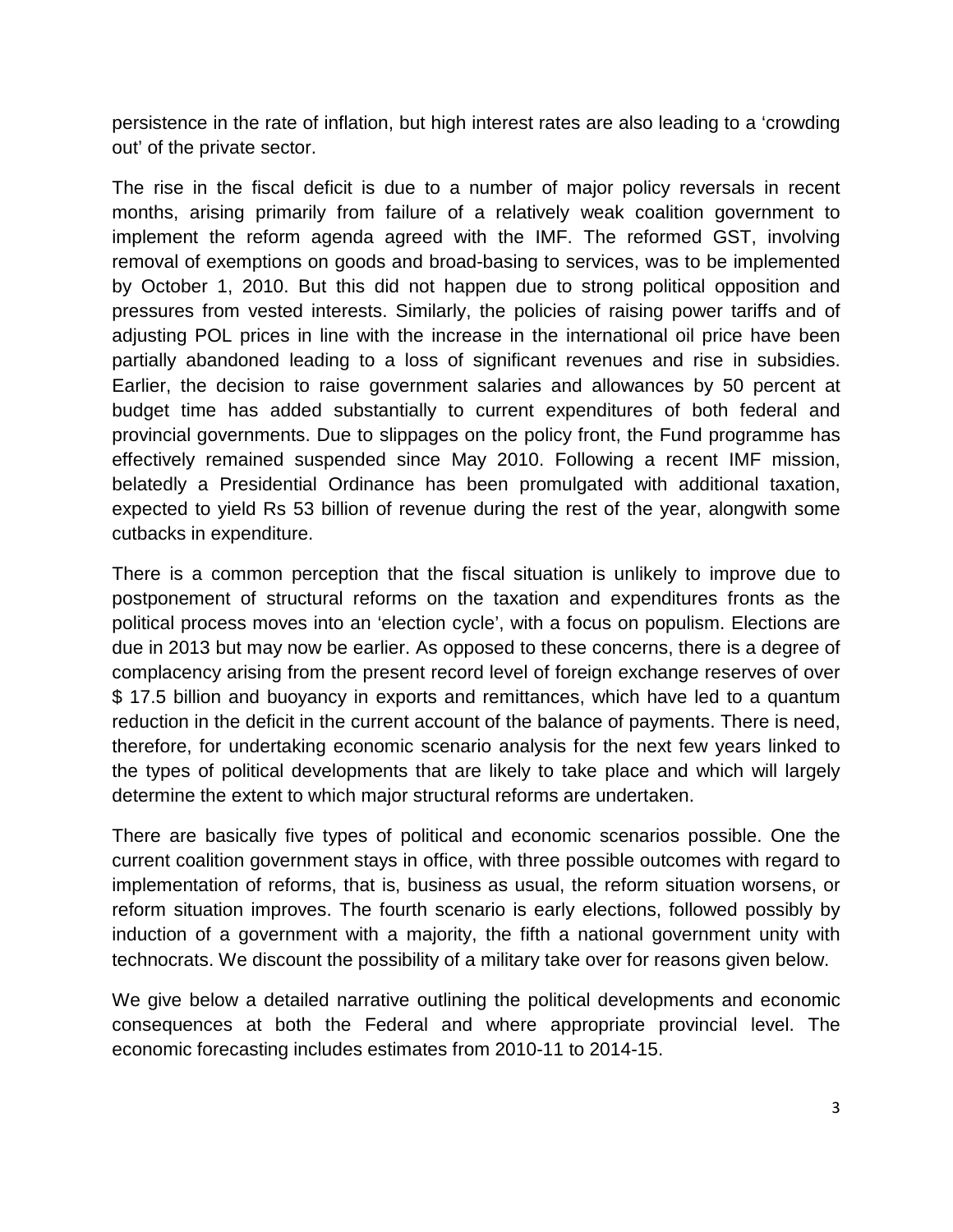## **SCENARIO 1: CONTINUATION OF COALITION GOVERNMENT WITH DETERIORATION IN THE REFORM SITUATION**

#### *Political Developments*

In this scenario, the coalition government stays in office. The National Assembly of Pakistan has a total membership of 342. For a majority 172 members are required. The current breakup of the party strength is :PPP,126; PML N,92; PML Q,50; MQM,25; ANP,14; MMAP, 8; PML F, 5; PPP S, 1; BNP A, 1; NPP,1; FATA,11, and ; IND,5. There are 3 vacant seats.

The coalition government in the centre notionally comprises the following parties: PPP 126 members, MQM 25, ANP 14, PML F 5, FATA 11, IND 5, and 3 other members. In the latest negotiations between the PPP and the PML Q, an understanding has been arrived at where Q league would support the coalition government. It has 50 members in the NA which should bring the total members of the coalition to 239; a formidable majority in a house of 342. The problem is that these figures do not reveal the fragility of the coalition. The Q league is divided into many factions. By general consent, the Chaudries, leaders of the party only have support of about 20 members but it is difficult to be exact because loyalties of the members keep shifting but if 20 is counted as a firm figure it reduces the total coalition membership to 209.

The relationship of PPP with another coalition partner, the MQM, is always on the verge of breaking down with the PPP. It is only with great difficulty that the latest truce has been arrived at. Both the parties have conflicting interests in Karachi and it is quite possible that MQM may quit sometime. Also, the two parties have different constituencies. PPP's is largely rural and MQM's almost totally urban. Therefore, there are serious differences on policy matters too such as any taxation or increase in prices. MQM greatly objected to petroleum prices increase that largely has an urban impact. PPP is averse to taxing agriculture income that MQM supports. It is certain that sooner or later, both have to part. If this happens and its 25 members are removed from the equation, the present PPP led coalition is left with 164, effectively a minority.

ANP's support to the PPP is firm but the two other components are exceedingly fragile. The 11 FATA members and 5 independents can shift their loyalties anytime depending on which way the wind is blowing. If the support of these 16 is lost then the PPP support in the NA comes further. The PML F is Pir Pagara's party and he has no love lost for the PPP. If it appears certain that PPP majority is wafer thin, his 5 members would jump ship too.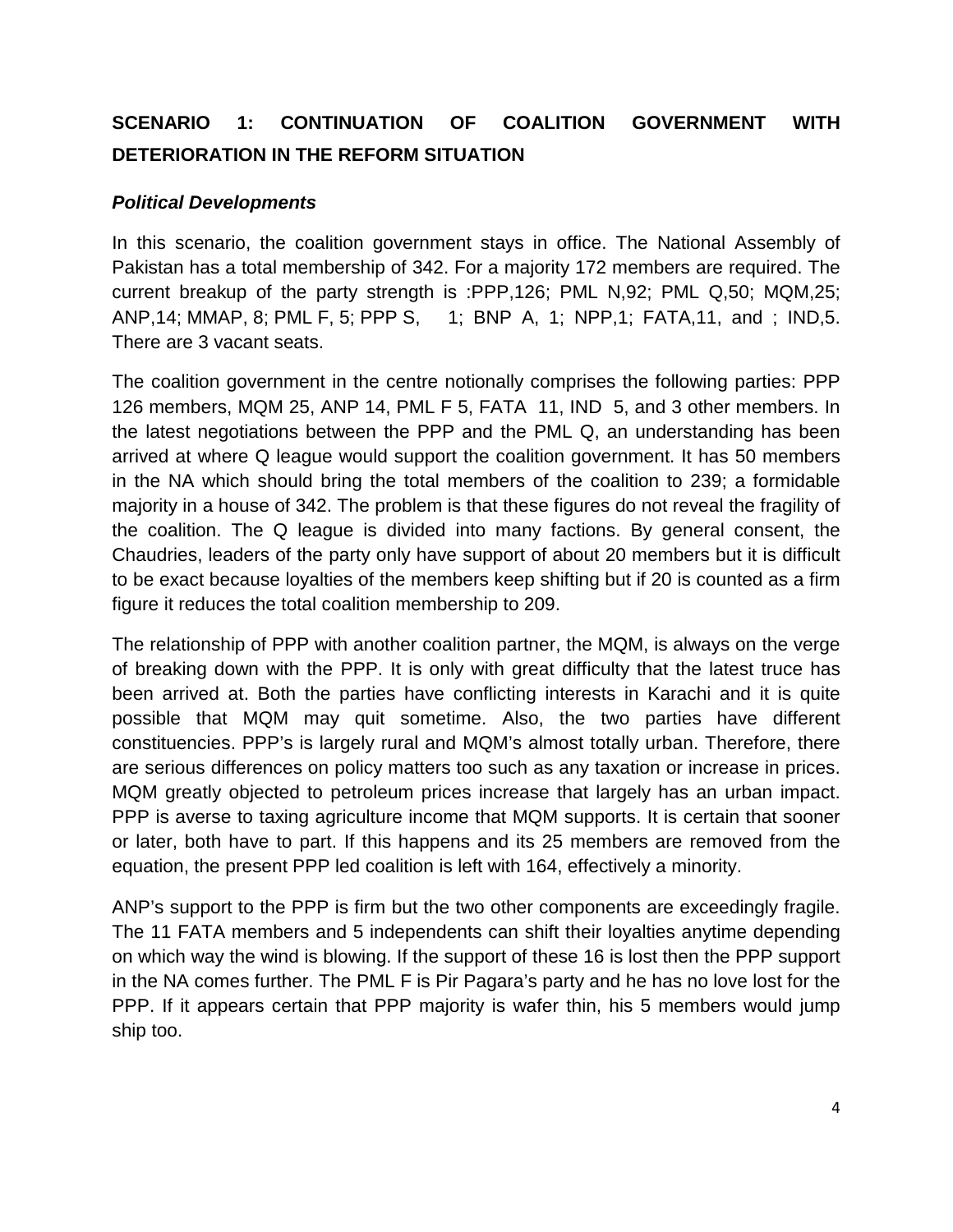To summarise, the firm support that the PPP has is 126 of its own members and 14 of ANP plus a possible 20 from the Q league who might stand with it, although knowing their track record they will also abandon a sinking ship. Thus, purely in a numbers game this is a very fragile coalition. Is it likely to tip over?

The answer is a cautious no. For a long time the tipping point had been the MQM as its 25 members were critical to the survival of the government. PPP leadership has tried to balance this by seeking support from PML Q. Considering the help that its leadership needs from the PPP government to sort out its legal issues, this support may last. Thus, the ability of the MQM to blackmail the coalition has gone down somewhat.

Secondly, coalitions break up when something advantageous to the breaking parties is visible. In the event that the coalition collapses a midterm election could become a possibility. Many of the coalition parties do not necessarily want this. PML Q could lose many of its members in Punjab and MQM would have a harder time getting the same number of seats in Karachi. Thus, the prospect of a midterm election would not be very palatable to them. This is an important reason why the coalition is likely to last politically.

Besides the numbers game in the national assembly, there are other ways in which the coalition government could have a problem. There are a number of issues on which serious disagreements are erupting between judiciary and the executive. Some of these relate to civil service, judicial and statutory appointments, such as Chairman National Accountability Bureau but the one case that has a serious possibility of upsetting the government is the non implementation of the NRO decision and the eligibility of Asif Ali Zardari to hold the Presidential office. Both these cases are potential minefields. If decided against the government they could create circumstances which may lead to fall of the government.

In the NRO case, the court could hold the Prime Minister in contempt. This would amount to conviction and attract article 63 of the constitution, which forbids convicted people from being members of the National Assembly. If Gilani loses office, it may set a chain of events where a new leader may be difficult to find and lead to a hung parliament. If this decision is coupled with disqualification of the President, it would be a double body blow.

These are just possibilities but are they likely to happen? This cannot be ruled out but unlikely unless the tussle between the government and the court becomes acute and, critically, the Supreme Court is sure of support from the military. The reason for this is simple. The government could choose to defy court orders as it has done in many other cases. In such an eventuality, the court can, under article 190 of the Constitution, ask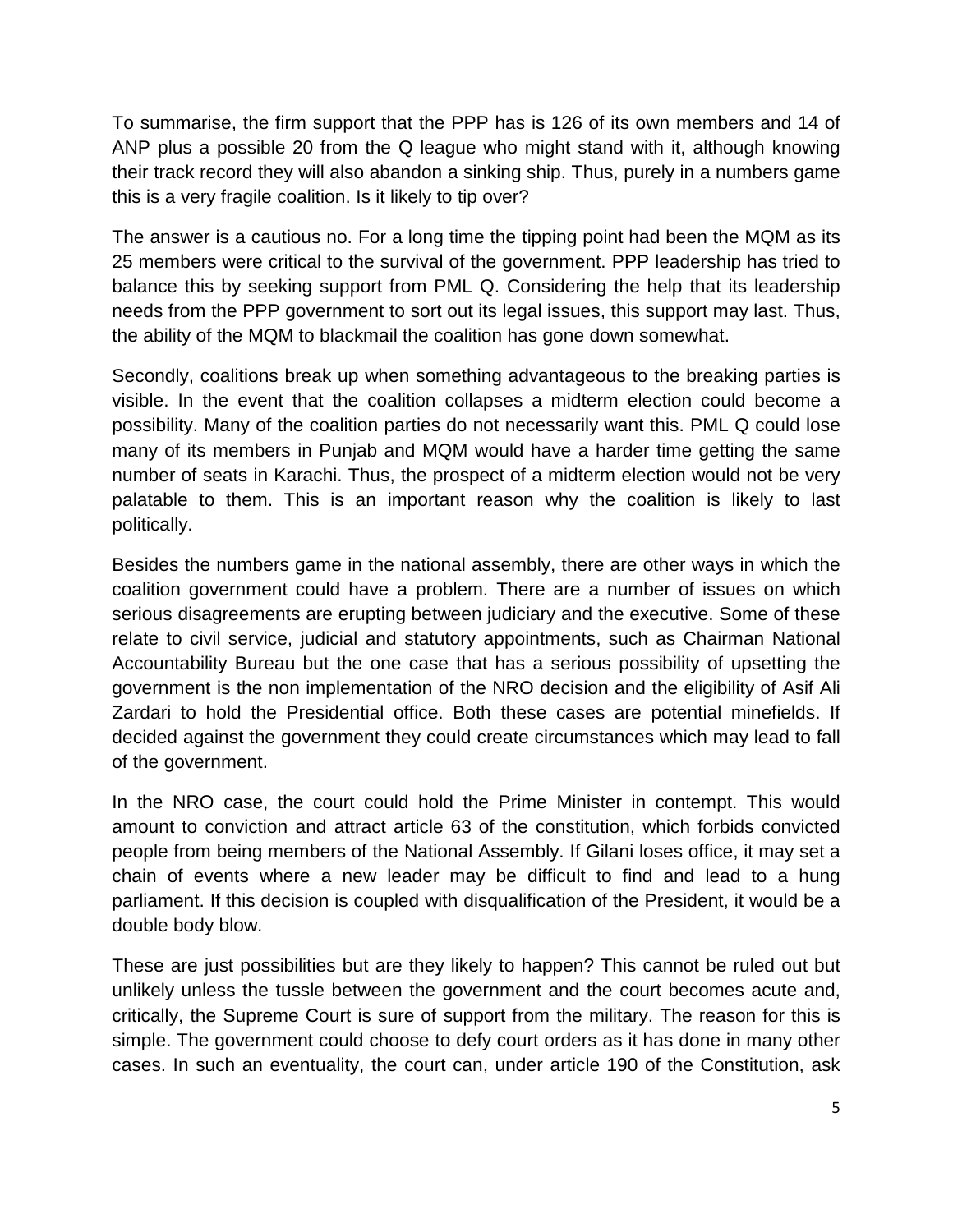for assistance from the army. If the army is ready to do it, it would be the end of the game for the PPP. If it declines, the Supreme Court would become largely ineffective.

For the moment, both sides are trying not to take matters to this pass. Supreme Court is not passing final orders on some of these critical applications and the government is paying lip service to court decisions. Both are conscious of the dangers of going too far. However, while the survival of the coalition has a high probability, its dialectic with the Supreme Court is a wild card as filing of a reference recently by the President on the conviction of Mr. Zulfiqar Ali Bhutto 34 years ago.

If the coalition government continues in office what kind of policies will it pursue? The reform agenda is presented in Box 1. This is the comprehensive set of policy measures and reforms required to remove the structural problems that have emerged in the economy and lead to a revival of the process of growth. It covers the required changes in fiscal, monetary and trade/balance of payments policies. The ability of the government to comprehensively and faithfully implement these reforms will determine the future state of the economy. Forecasts of key macroeconomic variables in the different scenarios are generated through the IPP Macroeconomic Model (described in Box 2).

#### **Implementation of Reforms**

In the scenario where the coalition government continues and the reform situation worsens, efforts at raising the tax-to-GDP ratio, especially through reforms like the RGST, continue to be effectively blocked by a coalition of political parties and vested interests. Provincial governments remain reluctant to develop their own revenue sources, especially in the period leading up to the elections and in lieu of larger transfers following the  $7<sup>th</sup>$  NFC Award. The overall tax-to-GDP ratio further slides down from 10 percent of the GDP to 9.5 percent over the five year period.

Given the existing problems of governance, including mismanagement and corruption, state enterprises continue to bleed heavily and require large and growing subventions from the exchequer. No conscious efforts are made to restrain current expenditure, and the burden of adjustment continues to be in the form of draconian cuts in development expenditure. The circular debt problem festers, and the power sector places large claims on the budget. The PSDP is increasingly exposed to 'pork barrelling', especially before the elections. The consequence is that total expenditure remains, more or less, at the same level, however, the composition tilts towards recurrent and away from development spendings, with its negative concomitant implications for growth and development.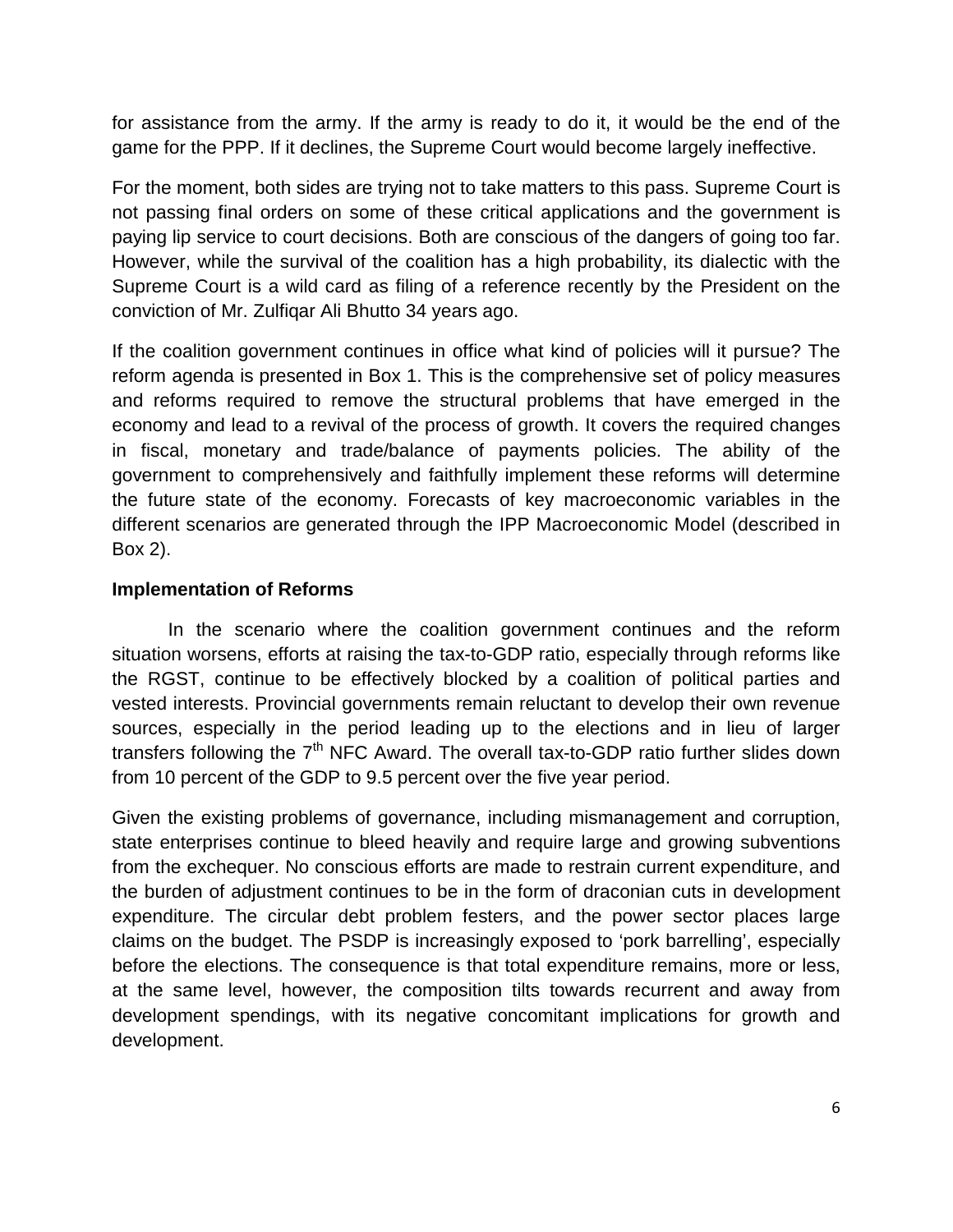| <b>BOX 1:</b>                                                                               |
|---------------------------------------------------------------------------------------------|
| THE REFORM AGENDA                                                                           |
| <b>Reforms</b>                                                                              |
| A. FISCAL POLICY                                                                            |
| 1. Development of Federal Taxes                                                             |
| 1.1 Introduction of RDST                                                                    |
| ~ Withdrawals of Exemptions on Goods                                                        |
| ~ Broadbasing of Sales Tax on Services                                                      |
| 1.2 Introduction of Wealth Tax                                                              |
| 1.3 Transition from Regime of Presumptive Direct Taxes to Minimum Withholding Taxes         |
| 2. Development of Provincial Taxes                                                          |
| 2.1 Effective Levy of Agriculture Income Tax                                                |
| 2.2 Development of Taxes on Real Estate                                                     |
| <b>Improvement in Federal Tax Administration</b><br>3.                                      |
| 3.1 Campaign against Non-Filers and Under Filers                                            |
| 3.2 Strengthening of Audit Function                                                         |
| 3.3 Checking smuggling from Afghan Transit Trade                                            |
| 3.4 Checking Under-Invoicing                                                                |
| <b>Improvement in Provincial Tax Administration</b><br>4.                                   |
| 4.1 Reform along Functional Lines                                                           |
| <b>Reduction in Subsidies to Public Enterprises</b><br>5.                                   |
| 5.1 Enhancement of Tariffs and Collection Efficiency in Power Sector                        |
| 5.2 Reduction in Subsidies to Railways, PASMIC, PIA, etc.                                   |
| Downsizing of Government and Reduction in Administration Costs<br>6.                        |
| 6.1 Reduction in Cabinet Size                                                               |
| 6.2 Reduction in Non-Salary Costs                                                           |
| 7. Policy on Administered Prices                                                            |
| 7.1 Pass-through in POL prices of International Prices                                      |
| <b>Withdrawals of Subsidies on Agricultural Commodities</b><br>8.                           |
| <b>Rationalisation of PSDP</b><br>9.                                                        |
| <b>B. MONETARY POLICY</b>                                                                   |
| Granting of Full Autonomy to Central Bank<br>1.                                             |
| 2.<br>Limits to Borrowing from Central Bank                                                 |
| Enforcement of Overdraft Limits on Commodity Financing, Provincial Governments & PSEs<br>3. |
| <b>Strengthening of Provincial Regulations</b><br>4.                                        |
| 5.<br>Setting Policy Rate to counter inflation                                              |
| <b>C. BALANCEMENT OF PAYMENTS POLICY</b>                                                    |
| Policy of no intervention in the FE Market<br>1.                                            |
| 2.<br>Avoiding Selective Fixation of Imports Tariffs                                        |
| 3.<br>Withdrawal of Export Controls                                                         |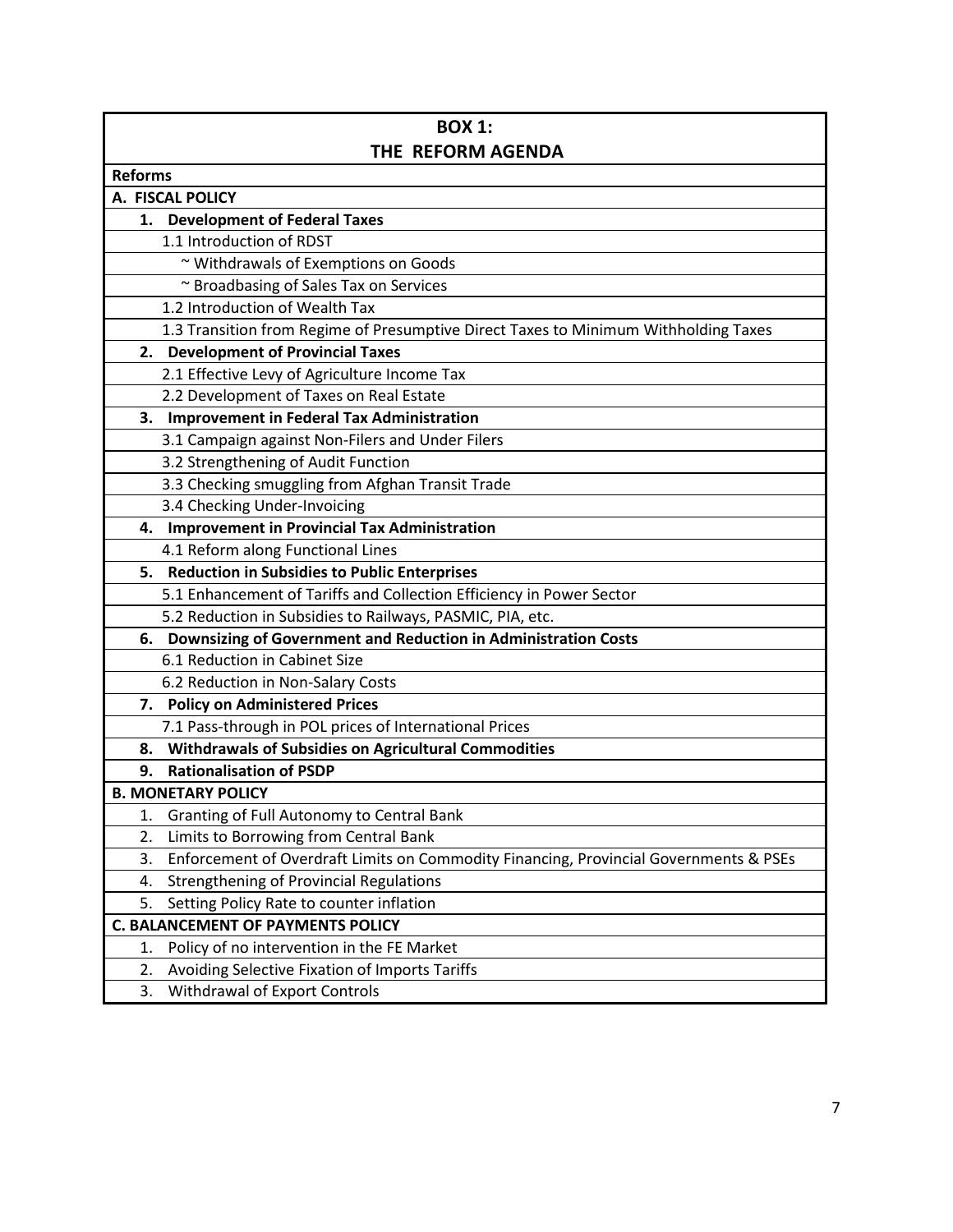The act granting greater autonomy to SBP remains stuck in the Parliament, and the central bank comes under pressure to finance a big part of the large and growing fiscal deficit, thereby fuelling inflation in the economy. The problem of NPLs spreads in the economy, leading to a further loss of growth potential and enhanced vulnerability of

commercial banks, which may eventually require fiscal injections for a bail out.

On the external side, the IMF SBA remains suspended and comes to an end in September 2011. In the absence of the umbrella of a Fund programme, the international community becomes increasingly reluctant to make new pledges of support to Pakistan. Meanwhile, Pakistan has to continue honouring its debt servicing obligations, especially to the IMF

| BOX 2                                                          |
|----------------------------------------------------------------|
| <b>FEATURES OF THE IPP MACROECONOMIC MODEL</b>                 |
| Short-Run/Medium-Run-Keynesian<br>$\bullet$                    |
| Long-Run - Harrod - Domar                                      |
| 42 Equation Model                                              |
| Based on Consistent National Income Accounts                   |
| from 1980-81 to 2009-10                                        |
| Models Consequences of                                         |
| <b>Fiscal Policy</b>                                           |
| <b>Monetary Policy</b>                                         |
| <b>Trade Policy</b>                                            |
| On Macroeconomic Imbalances, Inflation,                        |
| Growth, Employment and Poverty                                 |
| Models Impact of Changes in World Economy                      |
| Handy Tool for Policy Analysis and Scenario<br><b>Building</b> |

and the multilateral development banks. In an environment of incipient crisis, the private sector becomes more shy and there is even the prospect of a flight of capital, triggered off by portfolio outflows from the stock market. As foreign exchange reserves decline, the exchange rate starts plummeting rapidly, thereby contributing to more imported inflation in the economy. Overall, the economy enters a period of low and declining growth with high and rising inflation; consequently, the level of unemployment and poverty are likely to worsen sharply.

#### *Macroeconomic Forecast*

In this scenario, as shown in Table 1, there is a real danger that the economy could plunge into a financial crisis by the second half of 2012-13, interestingly close to the time elections are to be held according to the normal schedule. This is caused by the haemorrhaging of foreign exchange reserves due to a rise in the current account deficit, unsuccessful completion of the IMF SBA implying no further release of funds, commencement of significant debt servicing obligations to the IMF from 2011-12 onwards, reduction in net inflows from donors and continuing fall in FDI. The exact timing of the crisis is, of course, difficult to predict. By the end of 2012-13, FE reserves could be down to about two months of imports. If business confidence starts falling before that happens, and there is a flight of capital then the crisis could hit the country in the earlier part of 2012-13.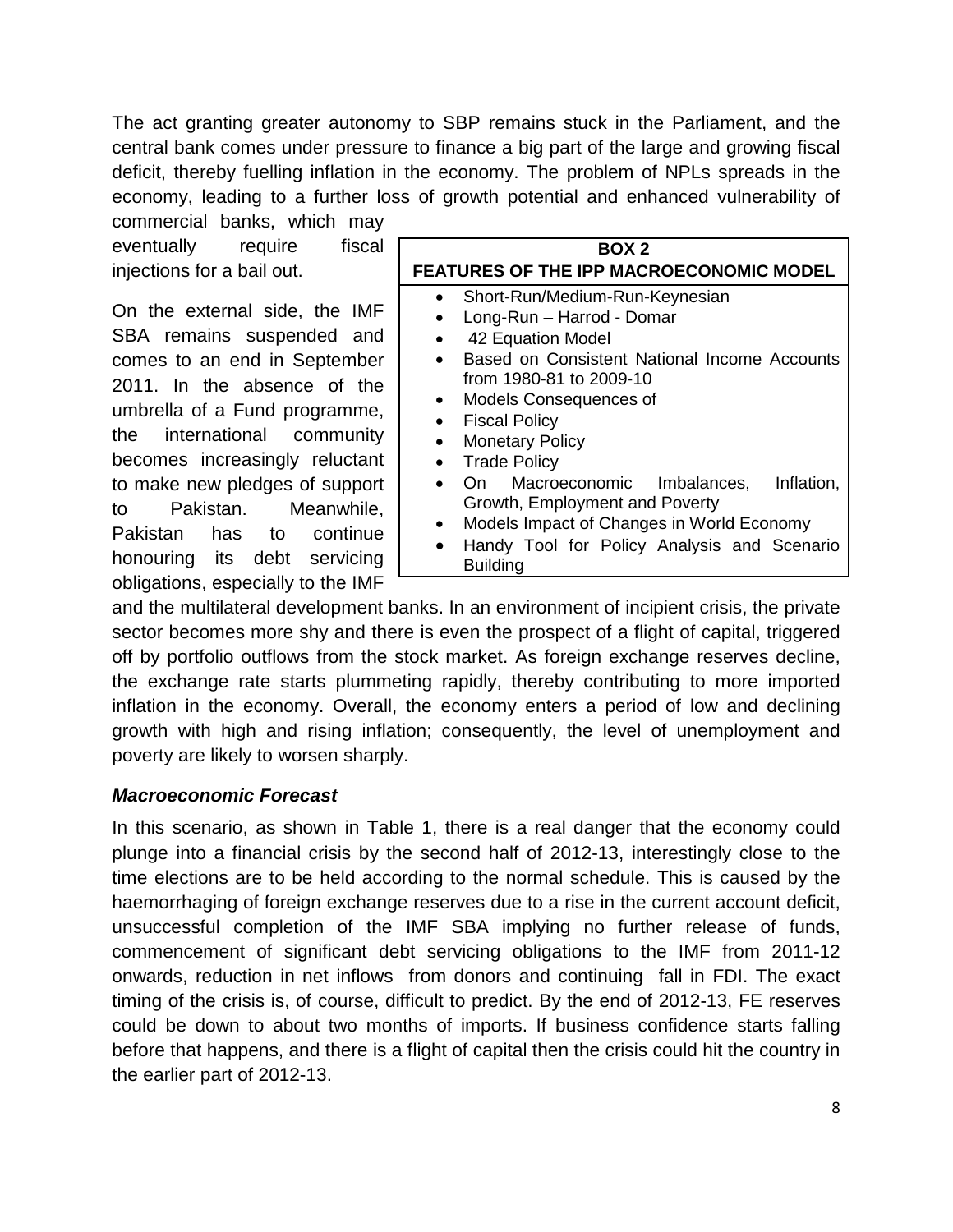| (Reform Situation Worsens)         |         |               |         |         |         |         |
|------------------------------------|---------|---------------|---------|---------|---------|---------|
|                                    |         | <b>OUTPUT</b> |         |         |         |         |
|                                    | 2009-10 | 2010-11       | 2011-12 | 2012-13 | 2013-14 | 2014-15 |
| Nominal GDP (Rs. Billion)          | 14,668  | 17,897        | 20,685  | 23,377  | 26,669  | 31,565  |
| Nominal GDP Growth (%)             | 15.1    | 21.9          | 16.1    | 15.7    | 19.7    | 24.3    |
| Real GDP Growth (%)                | 4.4     | 2.1           | 3.3     | 3.1     | 2.9     | 2.8     |
| Investment* (Real Growth Rate) (%) | $-2.0$  | $-5.9$        | 1.5     | $-2.8$  | $-6.3$  | $-7.5$  |
| Investment* (as % of GDP)          | 13.0    | 11.5          | 11.2    | 10.5    | 9.6     | 8.5     |

#### **Table 1: CONTINUATION OF COALITION GOVERNMENT**

\* Investment is the sum of Public and Private Investment.

|                                                   | <b>GOVERNMENT FINANCES</b> |                          |         |         |         |         |
|---------------------------------------------------|----------------------------|--------------------------|---------|---------|---------|---------|
|                                                   | 2009-10                    | 2010-11                  | 2011-12 | 2012-13 | 2013-14 | 2014-15 |
| <b>Consolidated Government</b>                    | 20.5                       | 20.4                     | 20.3    | 20.6    | 20.5    | 20.5    |
| Expenditure (As % of GDP)                         |                            |                          |         |         |         |         |
| Social Sector Expenditure (As % of                | 2.8                        | 2.9                      | 2.9     | 3.0     | 3.0     | 3.0     |
| GDP)                                              |                            |                          |         |         |         |         |
| Subsidies (As % of GDP)                           | 1.6                        | 1.5                      | 1.6     | 1.6     | 1.7     | 1.7     |
| <b>Consolidated Government Revenue</b>            | 14.2                       | 13.2                     | 13.2    | 13.2    | 13.2    | 13.0    |
| (As % of GDP)                                     |                            |                          |         |         |         |         |
| Tax Revenue (As % of GDP)                         | 10.0                       | 9.6                      | 9.6     | 9.6     | 9.5     | 9.5     |
| Non-Tax Revenue (As % of GDP)                     | 4.1                        | 3.7                      | 3.6     | 3.6     | 3.4     | 3.1     |
| <b>Consolidated Government Balance</b>            | $-6.3$                     | $-7.1$                   | $-7.2$  | $-7.4$  | $-7.5$  | $-7.7$  |
| (As % of GDP)                                     |                            |                          |         |         |         |         |
|                                                   |                            | <b>DEBT AND RESERVES</b> |         |         |         |         |
|                                                   | 2009-10                    | 2010-11                  | 2011-12 | 2012-13 | 2013-14 | 2014-15 |
| Foreign Exchange Reserves with SBP                | 12,958                     | 11,527                   | 7,950   | 3,072   | 799     | 4,695   |
| (\$ Millions)                                     |                            |                          |         |         |         |         |
| Foreign Exchange Reserves with SBP                | 3.7                        | 4.5                      | 3.6     | 2.4     | 0.9     | 0.3     |
| (Months of Imports)                               |                            |                          |         |         |         |         |
| Stock of Government Debt (As % of GDP) (with IMF) |                            |                          |         |         |         |         |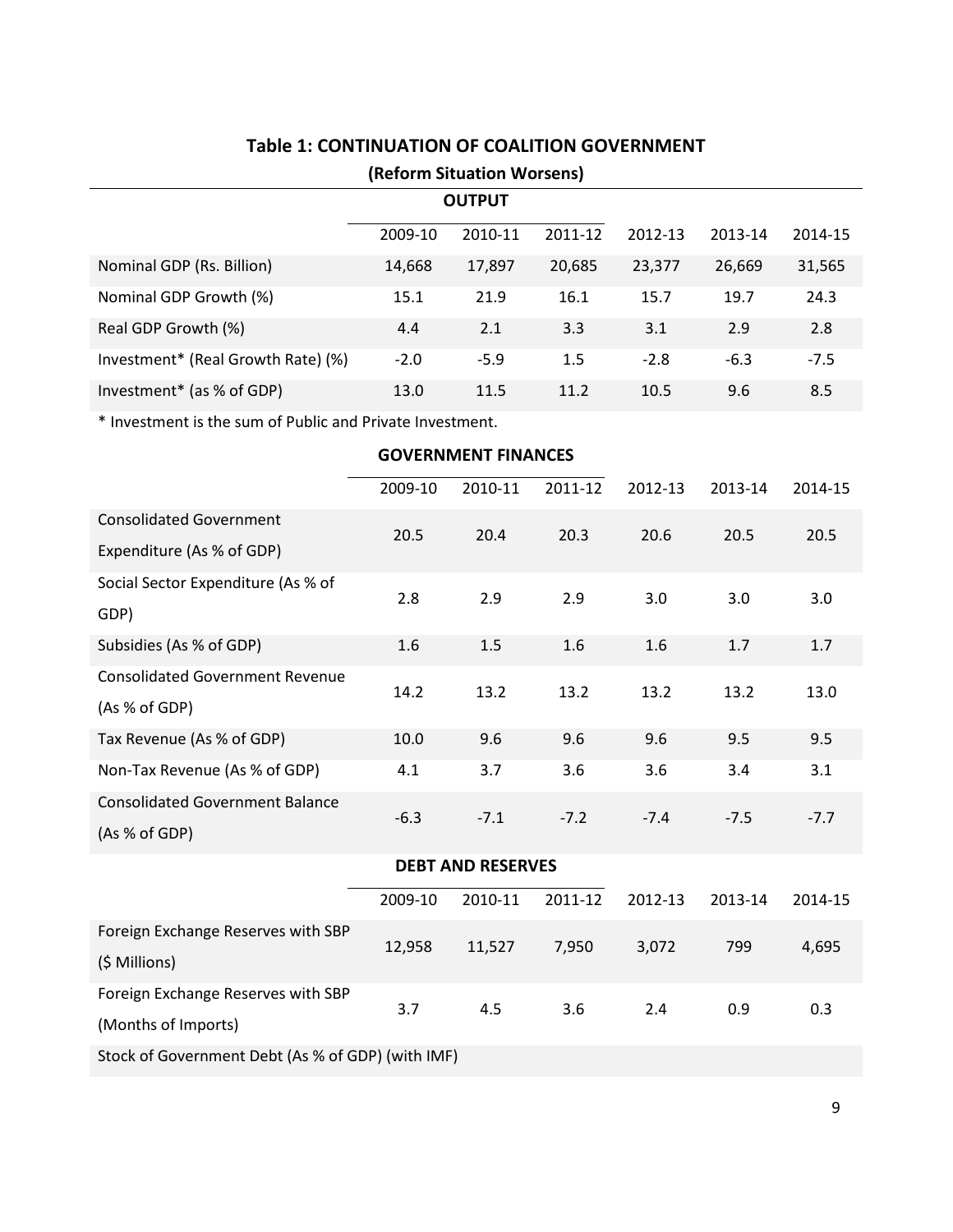| Domestic                                             | 31.7    | 32.9    | 34.6    | 35.9    | 35.5    | 34.0    |  |  |
|------------------------------------------------------|---------|---------|---------|---------|---------|---------|--|--|
| External                                             | 31.7    | 26.9    | 25.2    | 26.2    | 30.8    | 36.9    |  |  |
| <b>Total Debt</b>                                    | 63.4    | 59.8    | 59.8    | 62.1    | 66.4    | 70.9    |  |  |
| Stock of Government Debt (As % of GDP) (without IMF) |         |         |         |         |         |         |  |  |
| Domestic                                             | 31.7    | 32.9    | 34.6    | 35.8    | 35.5    | 34.0    |  |  |
| External                                             | 27.0    | 23.1    | 22.2    | 24.2    | 30.3    | 37.6    |  |  |
| <b>Total Debt</b>                                    | 58.7    | 56.0    | 56.8    | 60.0    | 65.8    | 71.6    |  |  |
| Debt Services Paid (As % of GDP)                     |         |         |         |         |         |         |  |  |
| Domestic                                             | 3.94    | 4.06    | 4.00    | 4.14    | 4.64    | 4.95    |  |  |
| External                                             | 0.44    | 0.48    | 0.43    | 0.41    | 0.41    | 0.45    |  |  |
| <b>Total Debt</b>                                    | 4.38    | 4.54    | 4.44    | 4.55    | 5.04    | 5.40    |  |  |
| PRICES AND FINANCIAL INDICATORS                      |         |         |         |         |         |         |  |  |
|                                                      | 2009-10 | 2010-11 | 2011-12 | 2012-13 | 2013-14 | 2014-15 |  |  |
| Rupee US\$ Exchange Rate (Avg of                     | 83.8    | 86.2    | 91.0    | 103.9   | 136.4   | 191.3   |  |  |
| the Period)                                          |         |         |         |         |         |         |  |  |
| Rupee US\$ Exchange Rate (End of                     | 85.3    | 87.4    | 93.5    | 111.3   | 157.6   | 229.9   |  |  |
| the Period)                                          |         |         |         |         |         |         |  |  |
| <b>Interest Rate on Advances</b>                     | 13.6    | 16.8    | 14.4    | 14.3    | 18.2    | 22.6    |  |  |
| Money Supply Growth (M2)                             | 12.5    | 10.9    | 8.6     | 10.8    | 13.3    | 16.6    |  |  |
| Inflation Rate (%)                                   | 11.7    | 14.3    | 11.9    | 11.8    | 15.7    | 20.1    |  |  |
| Sensitive Price Rate (%)                             | 13.3    | 16.0    | 13.2    | 13.1    | 17.5    | 22.4    |  |  |
| Domestic Price Level (%)                             | 214.4   | 245.1   | 274.2   | 306.5   | 354.7   | 425.9   |  |  |
| <b>EXTERNAL SECTOR (As % of GDP)</b>                 |         |         |         |         |         |         |  |  |
|                                                      | 2009-10 | 2010-11 | 2011-12 | 2012-13 | 2013-14 | 2014-15 |  |  |
| Imports                                              | 21.8    | 20.6    | 20.4    | 20.9    | 22.6    | 24.7    |  |  |
| Exports                                              | 14.2    | 14.4    | 13.6    | 13.9    | 16.5    | 20.4    |  |  |
| Trade Balance (Goods and Services)                   | $-7.6$  | $-6.3$  | $-6.8$  | $-7.1$  | $-6.1$  | $-4.3$  |  |  |
| <b>Current Account Balance</b>                       | $-2.3$  | $-1.7$  | $-2.5$  | $-2.7$  | $-1.2$  | 1.3     |  |  |

In an environment of incipient crises and following the crises, the growth rate of the economy is bound to suffer severely and to essentially remain at below 3 percent. The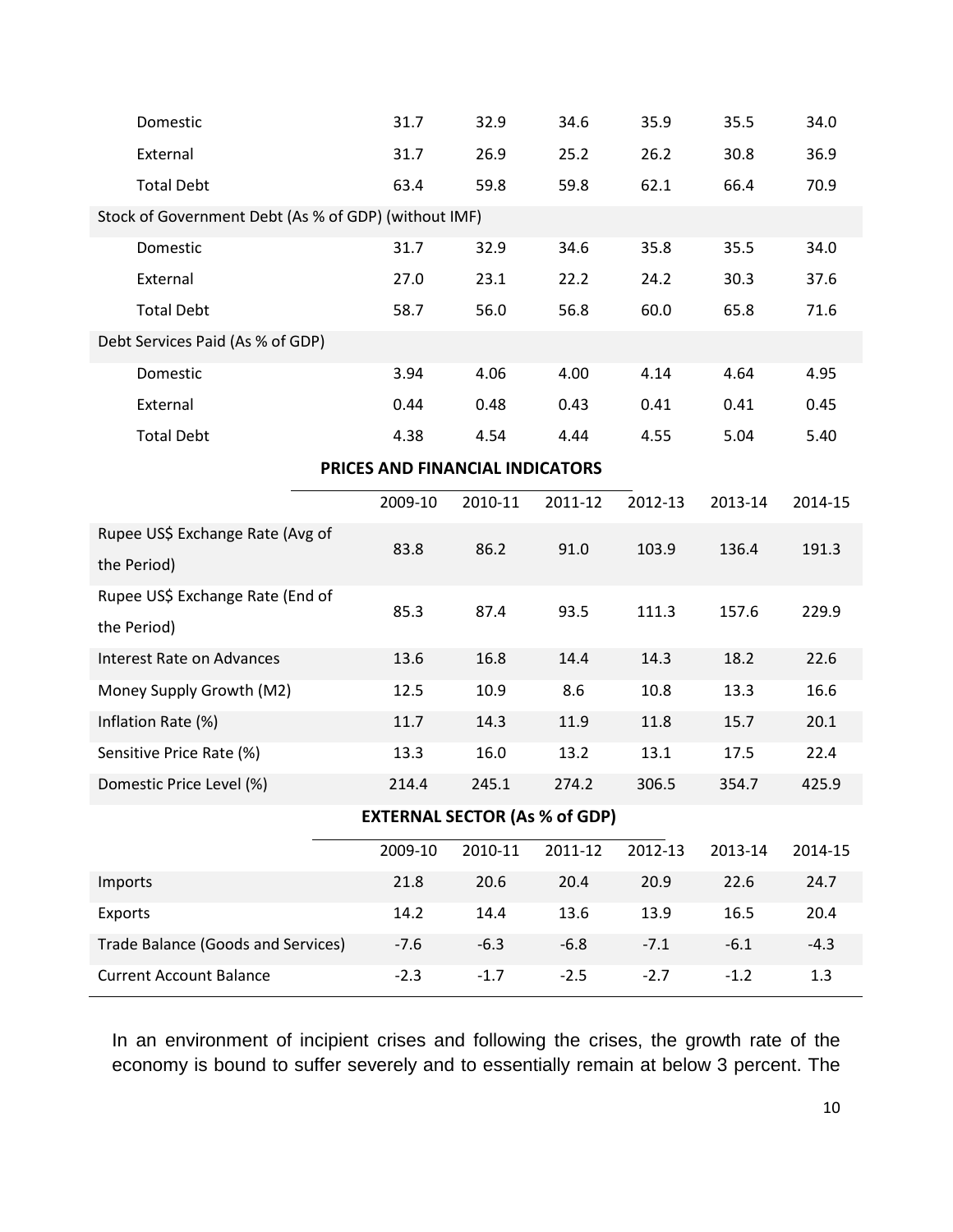inflation rate is likely to rise sharply once again, especially due to the large depreciation of the rupee and exceed 20 percent by 2014-15. It is not surprising that the combination of low growth and high inflation is likely to lead to an explosion in poverty, with almost half the population falling below the poverty line in the next four years in this worst case scenario. The implications on the security and law and order situation are too horrendous to even begin to contemplate.

#### **SCENARIO 2: CONTINUATION OF COALITION GOVERNMENT WITH BUSINESS AS USUAL**

#### *Political Developments*

Same as described in Scenario 1.

#### *Implementation of Reforms*

On the taxation front, there is some withdrawal of exemptions on goods (as has been done recently in the Presidential Ordinance) but the introduction of a broad-based Provincial Sales on Services and a new RGST law are deferred. The Provincial governments fail to develop the AIT due to strong resistance from the feudal lobby, while some modest effort is made to develop the property tax. The campaign against non-filers and under-filers meets with only modest success. Smuggling through Afghan Transit Trade continues, more or less, unabated.

The power sector continues to be bedevilled by the problem of circular debt although subsidies are brought down somewhat by partial adjustments in tariffs. Reforms of other PSEs continue but with only limited success. There is no further reduction in cabinet size beyond that already achieved. Increases in the international oil prices are only partially transmitted through into domestic prices.

Monetary policies continue to have an expansionary stance accommodating, in particular, the borrowing needs of the government from the banking system. Efforts are made to maintain relative exchange rate stability through intervention in the foreign exchange market.

#### *Macroeconomic Forecast*

In this scenario, there is only a limited recovery in the growth process in the economy and the GDP growth rate remains below 4 percent. Similarly, there is little reduction in the size of the fiscal deficit. The inflation rate remains double-digit, with a tendency to rise after 2012-13 as the currency begins to depreciate rapidly. The economy remains vulnerable and there is the likelihood of a financial crisis in early 2013-14 as FE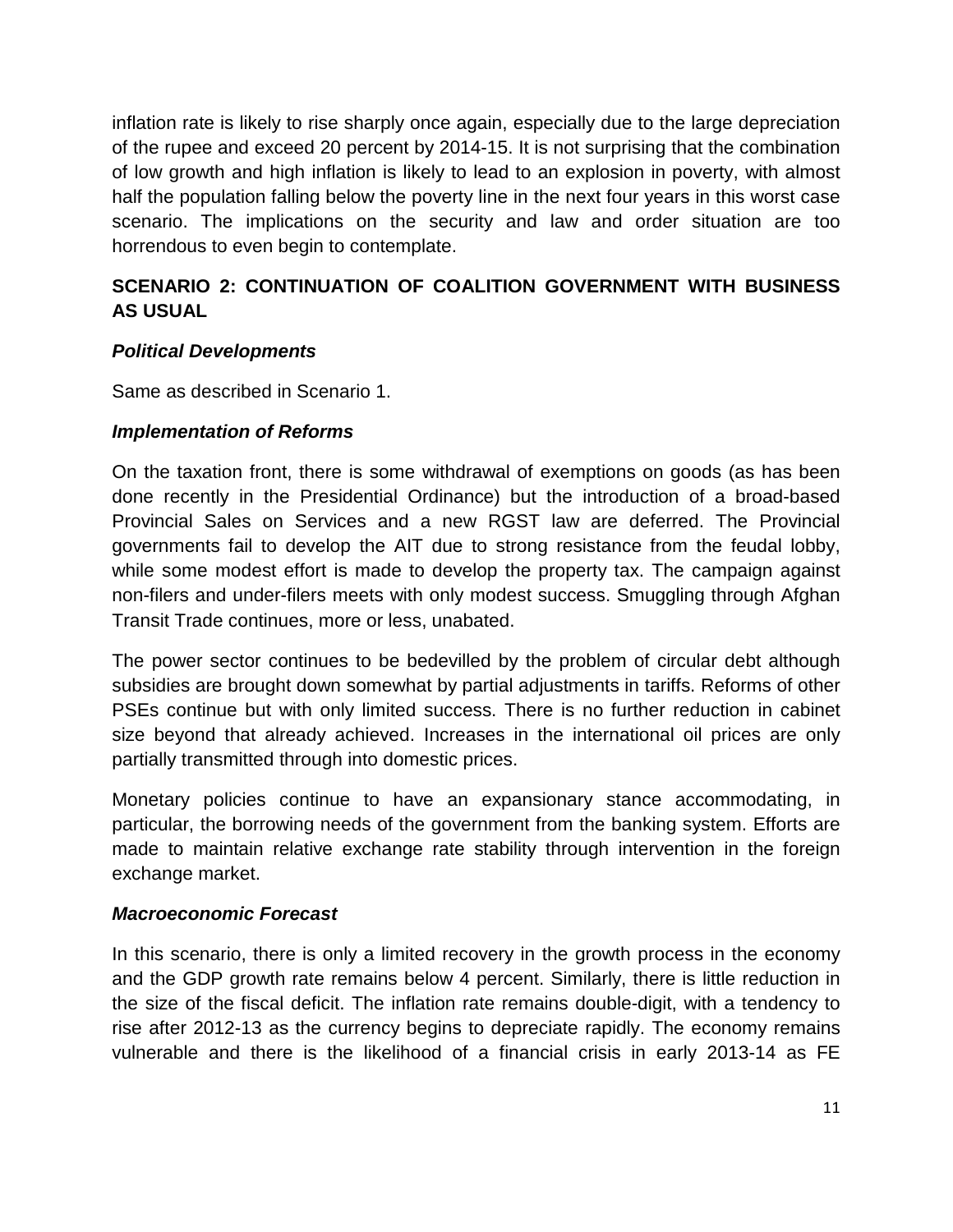reserves get depleted. Therefore, as compared to the previous scenario, there is no quantum improvement in macroeconomic prospects.

#### **SCENARIO 3: CONTINUATION OF COALITION GOVERNMENT WITH IMPROVEMENT IN THE REFORM SITUATION**

#### *Political Developments*

Same as described in Scenario 1.

| Table 2: CONTINUATION OF THE COALITION GOVERNMENT |         |                     |         |         |         |         |  |
|---------------------------------------------------|---------|---------------------|---------|---------|---------|---------|--|
|                                                   |         | (Business as Usual) |         |         |         |         |  |
|                                                   |         | <b>OUTPUT</b>       |         |         |         |         |  |
|                                                   | 2009-10 | 2010-11             | 2011-12 | 2012-13 | 2013-14 | 2014-15 |  |
| Nominal GDP (Rs. Billion)                         | 14,668  | 17,151              | 19,690  | 22,511  | 26,525  | 32,406  |  |
| Nominal GDP Growth (%)                            | 15.1    | 16.9                | 14.8    | 14.3    | 17.8    | 22.2    |  |
| Real GDP Growth (%)                               | 4.4     | 2.2                 | 3.6     | 3.7     | 3.8     | 3.9     |  |
| Investment* (Real Growth Rate) (%)                | $-2.0$  | $-0.8$              | 5.3     | 2.2     | $-0.2$  | $-0.3$  |  |
| Investment* (as % of GDP)                         | 13.0    | 12.1                | 12.3    | 12.1    | 11.6    | 11.2    |  |

\* Investment is the sum of Public and Private Investment.

| <b>GOVERNMENT FINANCES</b>                                  |         |                          |         |         |         |         |
|-------------------------------------------------------------|---------|--------------------------|---------|---------|---------|---------|
|                                                             | 2009-10 | 2010-11                  | 2011-12 | 2012-13 | 2013-14 | 2014-15 |
| <b>Consolidated Government</b><br>Expenditure (As % of GDP) | 20.5    | 20.1                     | 20.0    | 20.1    | 19.9    | 19.8    |
| Social Sector Expenditure (As % of<br>GDP)                  | 2.8     | 2.8                      | 2.9     | 3.0     | 3.0     | 3.0     |
| Subsidies (As % of GDP)                                     | 1.6     | 1.4                      | 1.4     | 1.4     | 1.4     | 1.4     |
| <b>Consolidated Government Revenue</b><br>(As % of GDP)     | 14.2    | 13.4                     | 13.5    | 13.5    | 13.5    | 13.4    |
| Tax Revenue (As % of GDP)                                   | 10.0    | 9.7                      | 9.8     | 9.9     | 9.9     | 10.1    |
| Non-Tax Revenue (As % of GDP)                               | 4.1     | 3.7                      | 3.6     | 3.6     | 3.4     | 3.1     |
| <b>Consolidated Government Balance</b><br>(As % of GDP)     | $-6.3$  | $-6.6$                   | $-6.5$  | $-6.6$  | $-6.5$  | $-6.5$  |
|                                                             |         | <b>DEBT AND RESERVES</b> |         |         |         |         |
|                                                             | 2009-10 | 2010-11                  | 2011-12 | 2012-13 | 2013-14 | 2014-15 |
| Foreign Exchange Reserves with SBP<br>(\$ Millions)         | 12,958  | 11,822                   | 8,975   | 4,323   | 1,509   | 4,521   |
| Foreign Exchange Reserves with SBP<br>(Months of Imports)   | 3.7     | 4.5                      | 3.7     | 2.7     | 1.3     | 0.4     |
| Stock of Government Debt (As % of GDP) (with IMF)           |         |                          |         |         |         |         |
| Domestic                                                    | 31.7    | 32.3                     | 33.5    | 34.4    | 33.8    | 31.6    |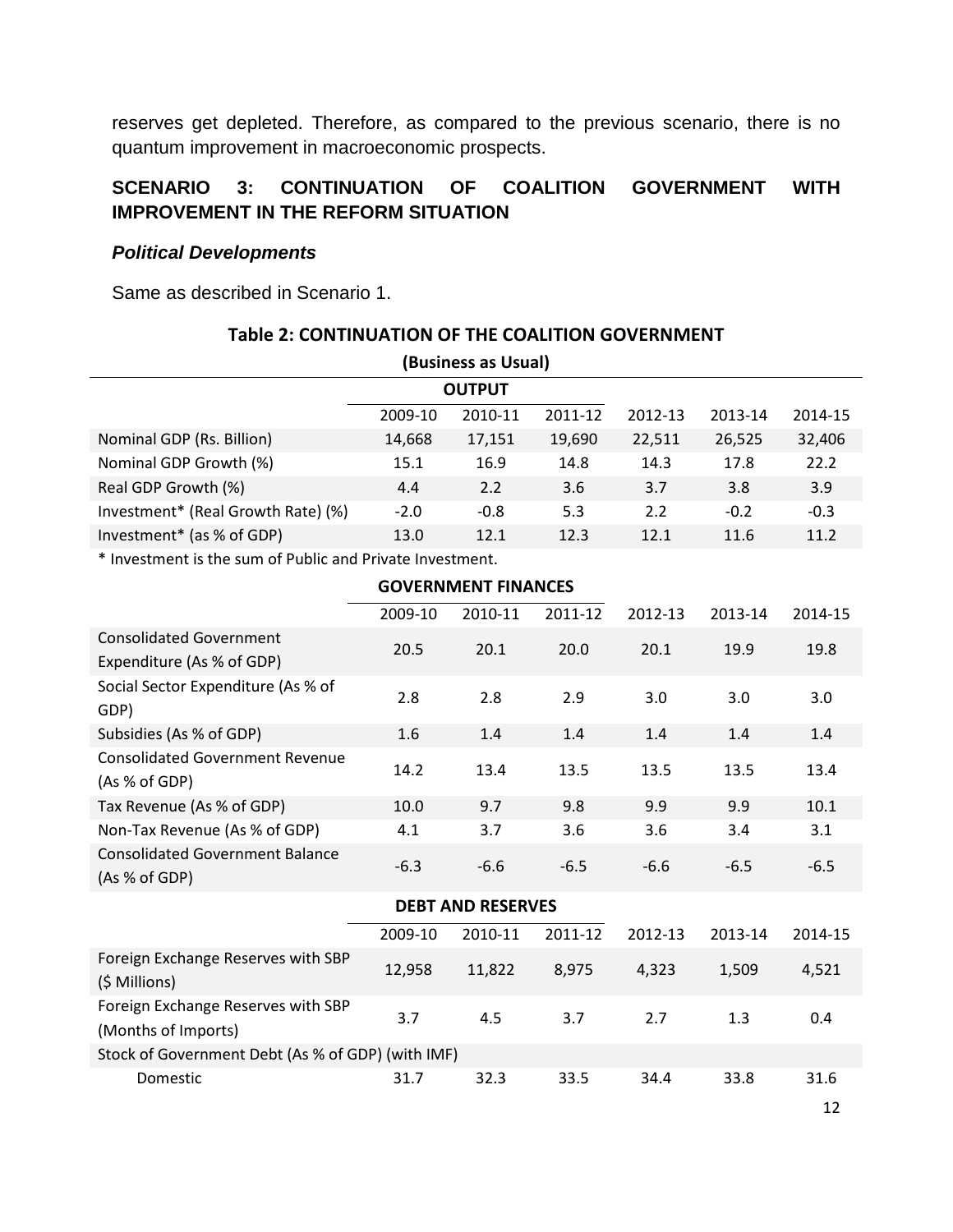| External                                             | 31.7                            | 26.9    | 25.3    | 25.7    | 29.5    | 35.2    |  |
|------------------------------------------------------|---------------------------------|---------|---------|---------|---------|---------|--|
| <b>Total Debt</b>                                    | 63.4                            | 59.3    | 58.8    | 60.2    | 63.3    | 66.8    |  |
| Stock of Government Debt (As % of GDP) (without IMF) |                                 |         |         |         |         |         |  |
| Domestic                                             | 31.7                            | 32.2    | 33.3    | 34.1    | 33.5    | 31.5    |  |
| External                                             | 27.0                            | 23.1    | 22.3    | 23.8    | 29.0    | 35.8    |  |
| <b>Total Debt</b>                                    | 58.7                            | 55.5    | 55.8    | 58.2    | 62.7    | 67.4    |  |
| Debt Services Paid (As % of GDP)                     |                                 |         |         |         |         |         |  |
| Domestic                                             | 3.94                            | 4.04    | 3.81    | 3.84    | 4.25    | 4.53    |  |
| External                                             | 0.44                            | 0.48    | 0.44    | 0.42    | 0.41    | 0.44    |  |
| <b>Total Debt</b>                                    | 4.38                            | 4.52    | 4.24    | 4.26    | 4.66    | 4.97    |  |
|                                                      | PRICES AND FINANCIAL INDICATORS |         |         |         |         |         |  |
|                                                      | 2009-10                         | 2010-11 | 2011-12 | 2012-13 | 2013-14 | 2014-15 |  |
| Rupee US\$ Exchange Rate (Avg of<br>the Period)      | 83.8                            | 86.1    | 89.6    | 99.4    | 125.8   | 172.6   |  |
| Rupee US\$ Exchange Rate (End of<br>the Period)      | 85.3                            | 87.3    | 91.4    | 104.9   | 142.6   | 204.9   |  |
| <b>Interest Rate on Advances</b>                     | 13.6                            | 16.9    | 13.4    | 13.0    | 16.4    | 20.6    |  |
| Money Supply Growth (M2)                             | 12.5                            | 10.4    | 7.9     | 9.8     | 12.0    | 14.9    |  |
| Inflation Rate (%)                                   | 11.7                            | 14.4    | 10.8    | 10.3    | 13.5    | 17.6    |  |
| Sensitive Price Rate (%)                             | 13.3                            | 16.1    | 12.0    | 11.4    | 15.1    | 19.6    |  |
| Domestic Price Level (%)                             | 214.4                           | 245.3   | 271.8   | 299.7   | 340.2   | 400.1   |  |
| <b>EXTERNAL SECTOR (As % of GDP)</b>                 |                                 |         |         |         |         |         |  |
|                                                      | 2009-10                         | 2010-11 | 2011-12 | 2012-13 | 2013-14 | 2014-15 |  |
| Imports                                              | 21.8                            | 20.6    | 20.3    | 20.6    | 21.9    | 23.9    |  |
| Exports                                              | 14.2                            | 14.3    | 13.4    | 13.4    | 15.4    | 18.7    |  |
| Trade Balance (Goods and Services)                   | $-7.6$                          | $-6.3$  | $-6.9$  | $-7.2$  | $-6.5$  | $-5.2$  |  |
| <b>Current Account Balance</b>                       | $-2.3$                          | $-1.7$  | $-2.7$  | $-3.0$  | $-2.0$  | 0.0     |  |

#### *Implementation of Reforms*

This is a scenario in which some reforms are undertaken but not enough to remove fully the structural problems faced by the economy. In this scenario there is a modest increase in the tax-to-GDP ratio of about 0.8 percent of the GDP, achieved primarily by the Federal Government through some significant improvements in tax administration and withdrawal of exemptions but the big move towards RGST does not take place. Provincial governments focus on development of property-related taxes and some services come under the sales tax net.

On the expenditure side there is reduction of subsidies to state enterprises and the problem of 'circular debt' is contained somewhat. In addition, the number of Ministries /Divisions is rationalized in the process of implementation of the  $18<sup>th</sup>$  Amendment,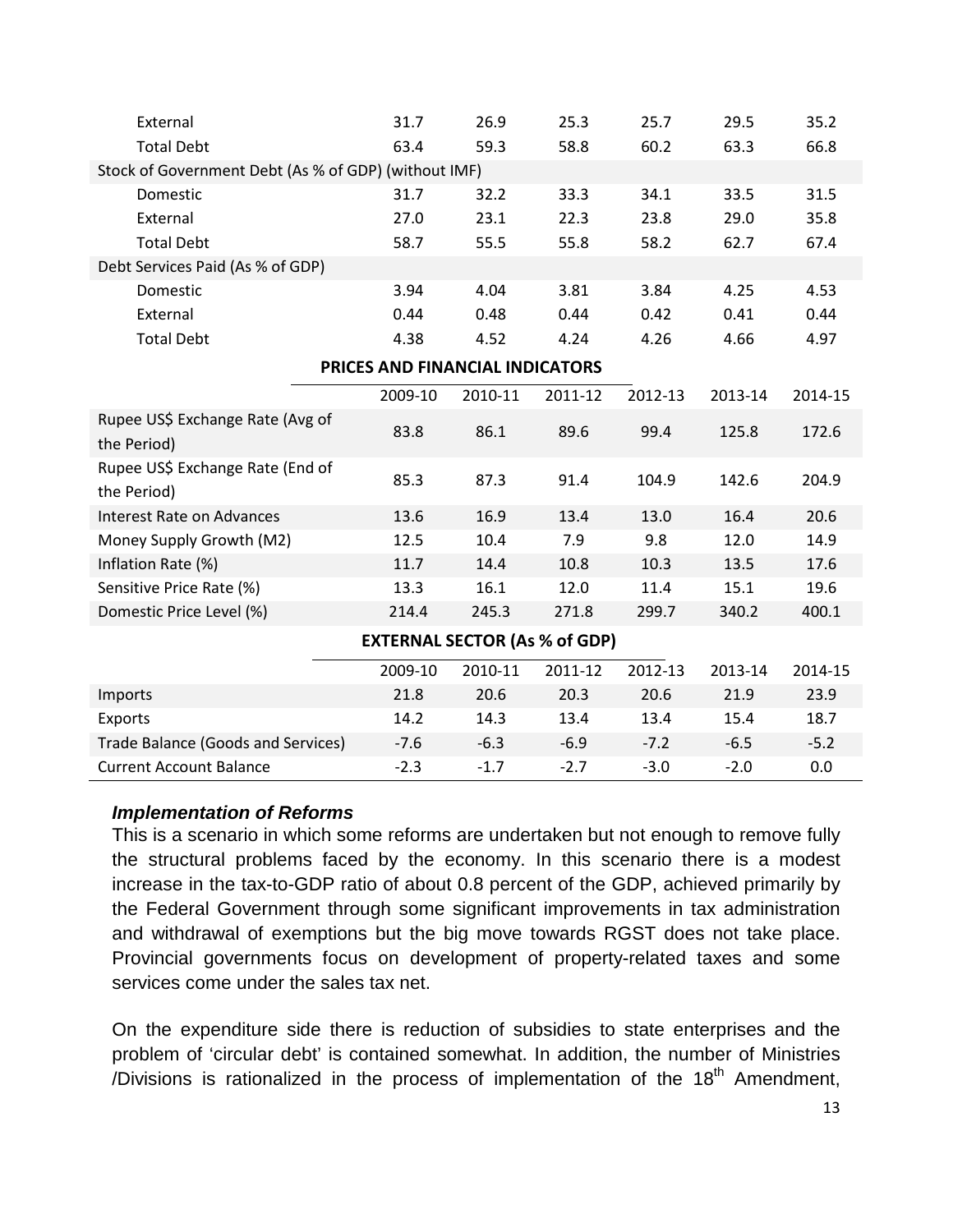leading eventually to some cost savings. The consequent scaling down of the fiscal deficit leads to some moderation in the growth of debt servicing liabilities. Spending on social sectors as a percentage of GDP, more or less, remain stagnant over the period.

On the external front, the Government is able to get some extension in the period of the on-going SBA with the IMF. However, external aid inflows remain limited and the exchange rate adjusts to the declining level of foreign exchange reserves. Government borrowings are increasingly financed by commercial banks rather than the Central Bank, thereby leading to less inflationary pressures.

#### *Macroeconomic Forecast*

In this scenario, there is a gradual recovery in the GDP growth rate from 4 percent in 2011-12 to almost 5 percent by 2014-15, as shown in Table 3. This is due primarily to some revival in the level of investment in the economy. Inflation declines initially to a single-digit level and then shows a tendency to rise once again as the exchange rate responds to the fall in FE reserves.

| (Reform Situation Improves)        |         |               |         |         |         |         |  |
|------------------------------------|---------|---------------|---------|---------|---------|---------|--|
|                                    |         | <b>OUTPUT</b> |         |         |         |         |  |
|                                    | 2009-10 | 2010-11       | 2011-12 | 2012-13 | 2013-14 | 2014-15 |  |
| Nominal GDP (Rs. Billion)          | 14,668  | 17,955        | 20,541  | 23,376  | 27,355  | 33,264  |  |
| Nominal GDP Growth (%)             | 15.1    | 22.4          | 14.4    | 13.8    | 17.0    | 21.6    |  |
| Real GDP Growth (%)                | 4.4     | 2.3           | 3.9     | 4.3     | 4.7     | 5.0     |  |
| Investment* (Real Growth Rate) (%) | $-2.0$  | 4.4           | 9.1     | 7.3     | 5.9     | 6.8     |  |
| Investment* (as % of GDP)          | 13.0    | 12.7          | 13.3    | 13.6    | 13.7    | 13.8    |  |

#### **Table 3: CONTINUATION OF COALITION GOVERNMENT**

\* Investment is the sum of Public and Private Investment.

|                                                             |         | <b>GOVERNMENT FINANCES</b> |         |         |         |         |
|-------------------------------------------------------------|---------|----------------------------|---------|---------|---------|---------|
|                                                             | 2009-10 | 2010-11                    | 2011-12 | 2012-13 | 2013-14 | 2014-15 |
| <b>Consolidated Government</b><br>Expenditure (As % of GDP) | 20.5    | 19.7                       | 19.7    | 19.6    | 19.4    | 19.1    |
| Social Sector Expenditure (As % of<br>GDP)                  | 2.8     | 2.6                        | 2.9     | 3.0     | 2.9     | 2.9     |
| Subsidies (As % of GDP)                                     | 1.6     | 1.3                        | 1.2     | 1.2     | 1.1     | 1.0     |
| <b>Consolidated Government Revenue</b><br>(As % of GDP)     | 14.2    | 13.5                       | 13.7    | 13.8    | 13.8    | 13.8    |
| Tax Revenue (As % of GDP)                                   | 10.0    | 9.8                        | 10.1    | 10.2    | 10.4    | 10.6    |
| Non-Tax Revenue (As % of GDP)                               | 4.1     | 3.7                        | 3.6     | 3.6     | 3.4     | 3.1     |
| <b>Consolidated Government Balance</b><br>(As % of GDP)     | $-6.3$  | $-6.2$                     | $-5.9$  | $-5.8$  | $-5.6$  | $-5.3$  |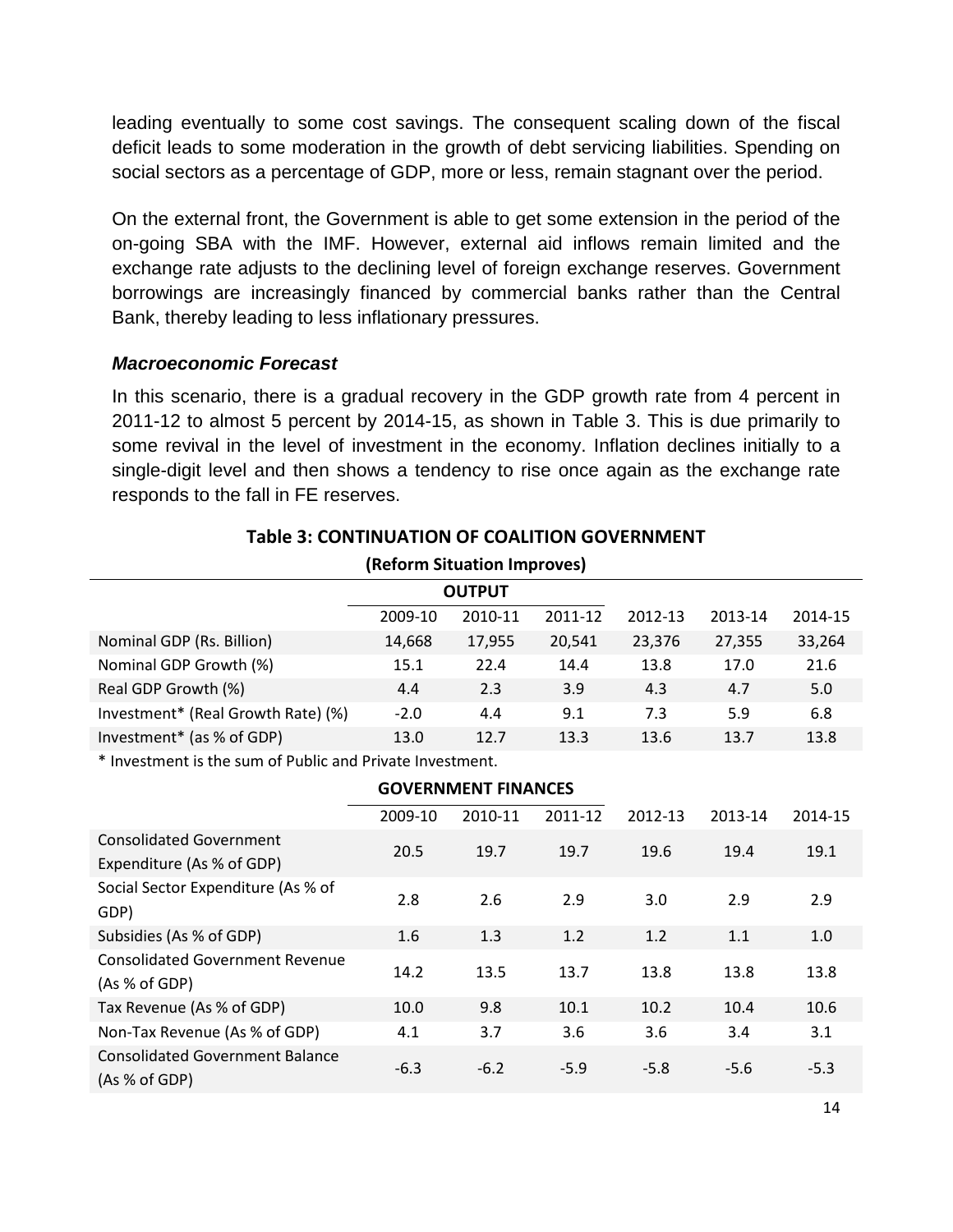| <b>DEBT AND RESERVES</b>                                  |         |                                 |         |         |         |         |  |
|-----------------------------------------------------------|---------|---------------------------------|---------|---------|---------|---------|--|
|                                                           | 2009-10 | 2010-11                         | 2011-12 | 2012-13 | 2013-14 | 2014-15 |  |
| Foreign Exchange Reserves with SBP<br>(\$ Millions)       | 12,958  | 12,118                          | 9,999   | 5,575   | 2,218   | 4,346   |  |
| Foreign Exchange Reserves with SBP<br>(Months of Imports) | 3.7     | 4.5                             | 3.8     | 2.9     | 1.6     | 0.6     |  |
| Stock of Government Debt (As % of GDP) (with IMF)         |         |                                 |         |         |         |         |  |
| Domestic                                                  | 31.7    | 31.7                            | 32.4    | 33.0    | 32.0    | 29.3    |  |
| External                                                  | 31.7    | 27.0                            | 25.4    | 25.3    | 28.1    | 33.4    |  |
| <b>Total Debt</b>                                         | 63.4    | 58.7                            | 57.8    | 58.2    | 60.2    | 62.7    |  |
| Stock of Government Debt (As % of GDP) (without IMF)      |         |                                 |         |         |         |         |  |
| Domestic                                                  | 31.7    | 31.6                            | 32.0    | 32.4    | 31.5    | 28.9    |  |
| External                                                  | 27.0    | 23.2                            | 22.4    | 23.4    | 27.6    | 34.0    |  |
| <b>Total Debt</b>                                         | 58.7    | 54.9                            | 54.8    | 56.4    | 59.7    | 63.3    |  |
| Debt Services Paid (As % of GDP)                          |         |                                 |         |         |         |         |  |
| Domestic                                                  | 3.94    | 4.02                            | 3.61    | 3.54    | 3.86    | 4.10    |  |
| External                                                  | 0.44    | 0.48                            | 0.44    | 0.42    | 0.41    | 0.43    |  |
| <b>Total Debt</b>                                         | 4.38    | 4.50                            | 4.05    | 3.97    | 4.27    | 4.53    |  |
|                                                           |         | PRICES AND FINANCIAL INDICATORS |         |         |         |         |  |
|                                                           | 2009-10 | 2010-11                         | 2011-12 | 2012-13 | 2013-14 | 2014-15 |  |
| Rupee US\$ Exchange Rate (Avg of<br>the Period)           | 83.8    | 86.1                            | 88.2    | 94.9    | 115.2   | 153.9   |  |
| Rupee US\$ Exchange Rate (End of<br>the Period)           | 85.3    | 87.3                            | 89.3    | 98.5    | 127.5   | 179.8   |  |
| <b>Interest Rate on Advances</b>                          | 13.6    | 17.0                            | 12.5    | 11.8    | 14.6    | 18.6    |  |
| Money Supply Growth (M2)                                  | 12.5    | 9.9                             | 7.2     | 8.8     | 10.7    | 13.2    |  |
| Inflation Rate (%)                                        | 11.7    | 14.5                            | 9.7     | 8.8     | 11.3    | 15.1    |  |
| Sensitive Price Rate (%)                                  | 13.3    | 16.2                            | 10.9    | 9.8     | 12.6    | 16.8    |  |
| Domestic Price Level (%)                                  | 214.4   | 245.5                           | 269.4   | 293.0   | 326.2   | 375.4   |  |
| <b>EXTERNAL SECTOR (As % of GDP)</b>                      |         |                                 |         |         |         |         |  |
|                                                           | 2009-10 | 2010-11                         | 2011-12 | 2012-13 | 2013-14 | 2014-15 |  |
| Imports                                                   | 21.8    | 20.6                            | 20.2    | 20.2    | 21.3    | 23.2    |  |
| Exports                                                   | 14.2    | 14.3                            | 13.2    | 13.0    | 14.4    | 17.0    |  |
| Trade Balance (Goods and Services)                        | $-7.6$  | $-6.3$                          | $-7.0$  | $-7.3$  | $-6.9$  | $-6.1$  |  |
| <b>Current Account Balance</b>                            | $-2.3$  | $-1.7$                          | $-2.8$  | $-3.2$  | $-2.7$  | $-1.4$  |  |

On the fiscal side, there is a modest decline in the fiscal deficit of about 1 percent of the GDP by 2014-15. This is due partly to a rise in the tax-to-GDP ratio, although this is largely neutralized by a fall in the non-tax to GDP ratio. Public expenditure falls by about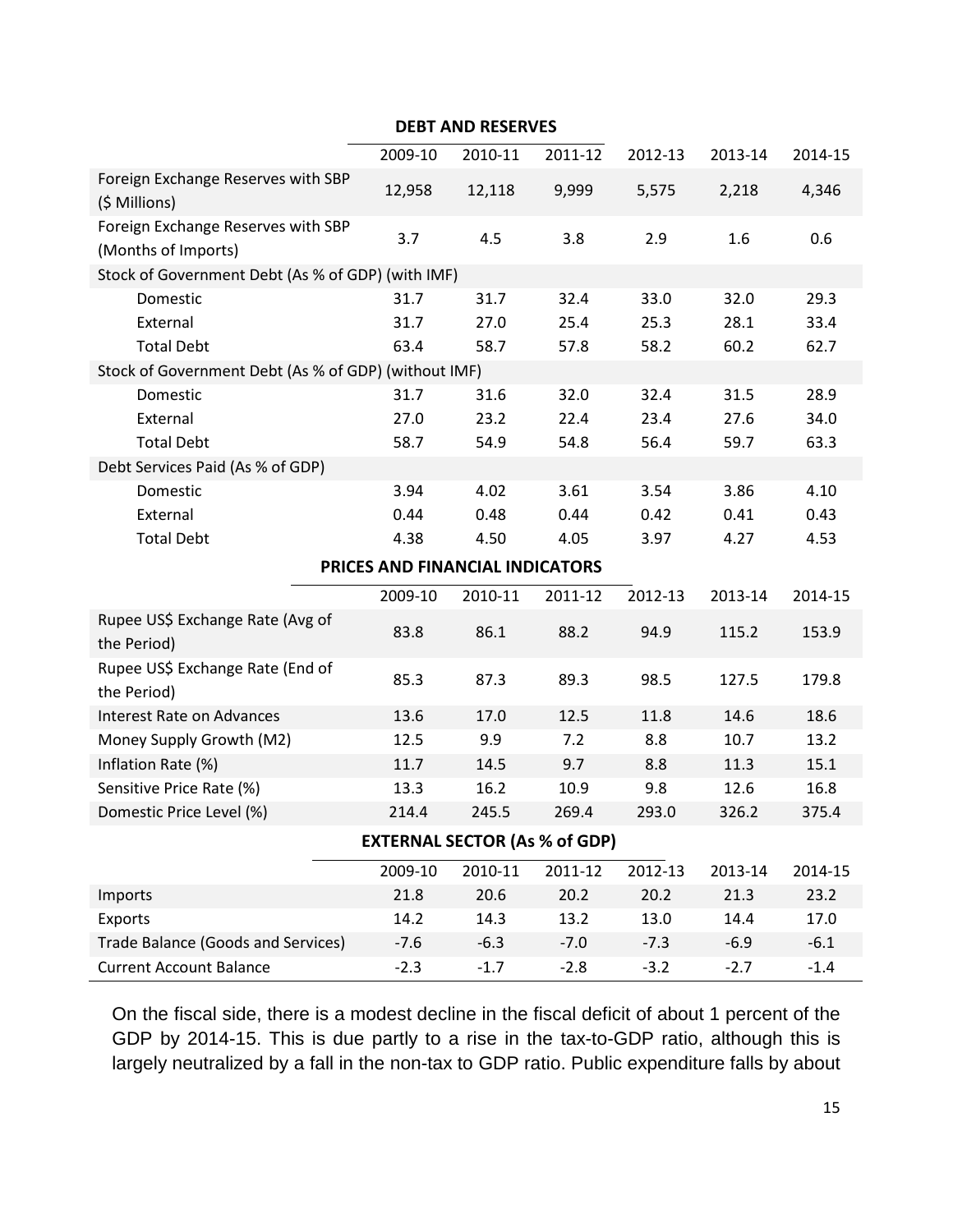0.6 percent of the GDP, with some decline in the level of subsidies. Debt servicing remains largely constant as a percentage of the GDP while there is some increase in the share of development expenditure.

On the external front, developments in the balance of payments lead to a decline in the reserve cover of imports from 4.5 months at the beginning of 2010-11 to less than two months by the start of 2013-14. This precipitates a fairly rapid decline in the value of the rupee.

Overall, in this scenario the economy essentially continues to 'muddle along' without enough policy action to lead to a major revival in economic growth. But the economy remains vulnerable to unanticipated negative shocks like a jump in commodity prices, especially, of oil, or bad harvests.

#### **SCENARIO 4: EARLY ELECTIONS**

#### *Political Developments*

Some talk of early elections has started ever since the PML (N) and PPP finally parted ways in the Punjab. This was further enhanced when the leader of the opposition in the National Assembly Ch. Nisar Ali Khan called for them in a speech from the floor of the house. The election to the current assembly was held in February 2008, which means its tenure runs to February 2013. Early elections can only be held in the following circumstances

1. The President on the advice of the PM dissolves the national assembly and calls for a new elections

2. The party in power loses majority in the National Assembly through a vote of no confidence and no other party or coalition is able to form a government. This would constitute a hung parliament and new elections would become inevitable.

There is no third possibility. There is little chance that PM Gilani would call for early elections. Elections for politicians are like war for the Generals. It is good to prepare for them but best to avoid them as long as possible. The only caveat to this is when the party in power feels that it has a surge in popularity and the chances of winning an election are fairly certain. The other is when it loses the majority in the assembly but is not too happy with the alternate government emerging within the house.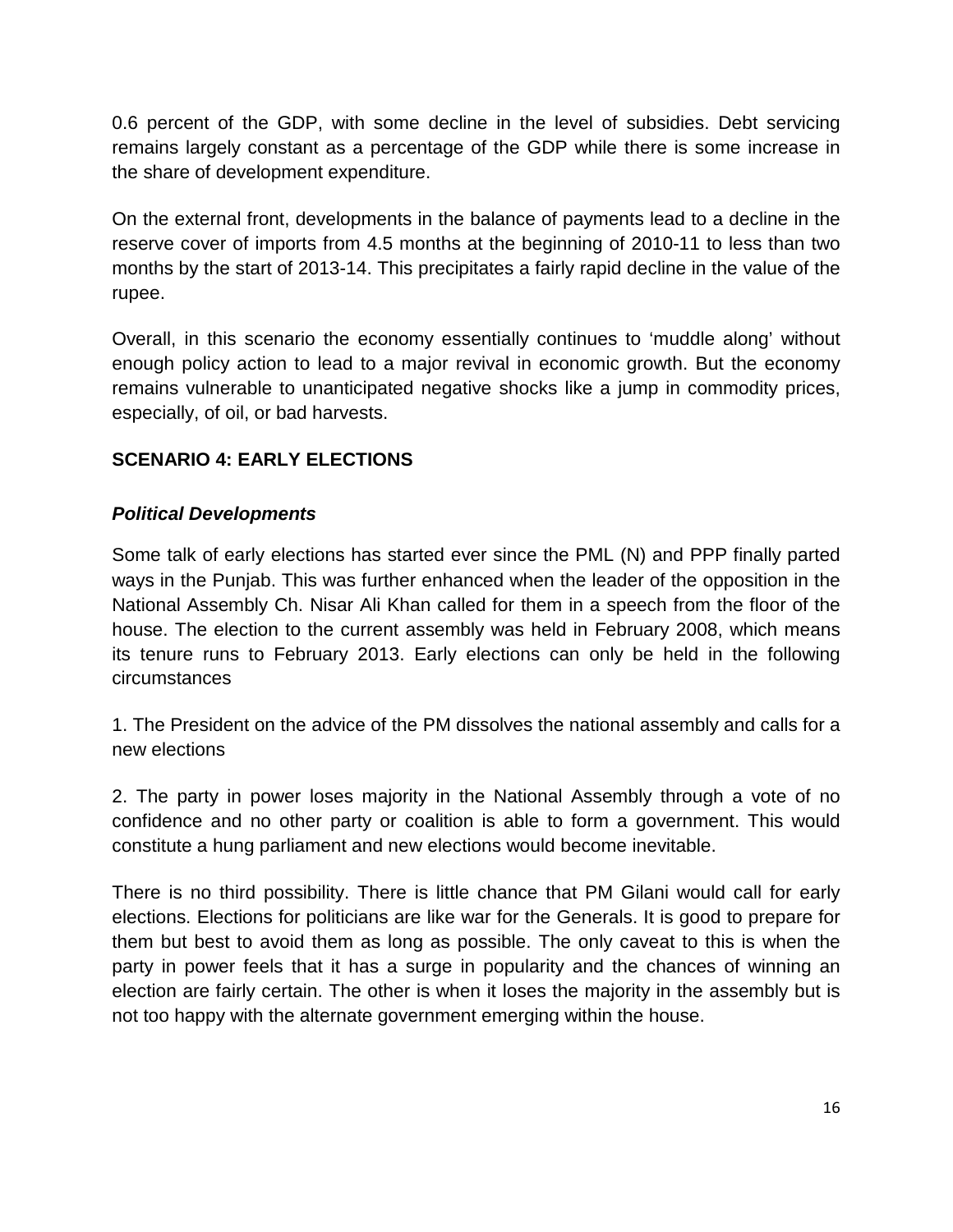The eventuality by all accounts does not exist for the PPP. There are not too many reliable opinion surveys in Pakistan but the few that are do not show PPP to be very popular. An early election on its own volition would be a serious risk for the party. It is unlikely that it would take it. As for going for early election in case, it loses a vote of confidence, and the alternate is unpalatable there could be a possibility. But in this house, there is little possibility of an alternate coalition emerging.

The second largest party is PML N but it is fairly isolated politically. It has had a serious war of words with MQM and has little truck with PML Q. Without their support, there is no chance that it can form an alternate government. Therefore, one can be certain that in case PPP loses the majority there would be no in house change.

Thus, one can be fairly certain that PPP on its own volition is unlikely to call for early elections. The second possibility discussed above is a vote of no confidence succeeding against the government. We have already considered this to be a difficult proposition. The one variant to this is that government is unable to get the budget passed. The difference between this and a vote of no confidence is that the government has to show its majority not the party moving a vote of no confidence. If the government is unable to get the money bills passed, this in a parliamentary democracy signals the end of a government. What are the chances of this happening?

Again, the wild card in this is MQM. If by the time the budget approaches, its relations with the PPP are once again strained, the government could have a problem. Not because MQM alone can ensure that PPP government is unable to pass the budget. But, because it might cause others to start thinking about ditching the coalition. Its actions could become the proverbial tipping point. It is therefore expected that till the passage of the budget the PPP would make every effort to keep the MQM appeased.

Still, all things considered, there do not appear to be circumstances for early election. Also, it must be remembered that whenever an election is called a caretaker government takes over according to the constitution. This cannot be something totally palatable to the sitting PPP government. Particularly because there is the possibility, that it may outlive its mandate. This we will discuss in detail in under the heading national government/technocratic government.

#### *Implementation of Reforms*

This hinges crucially on whether a government with a majority is sworn in after the elections. In this case reform situation could improve compared to the above scenarios if the new government decides to take difficult decisions early in its tenure and reap the benefits later on. Tax reforms in the shape of withdrawal of exemptions on goods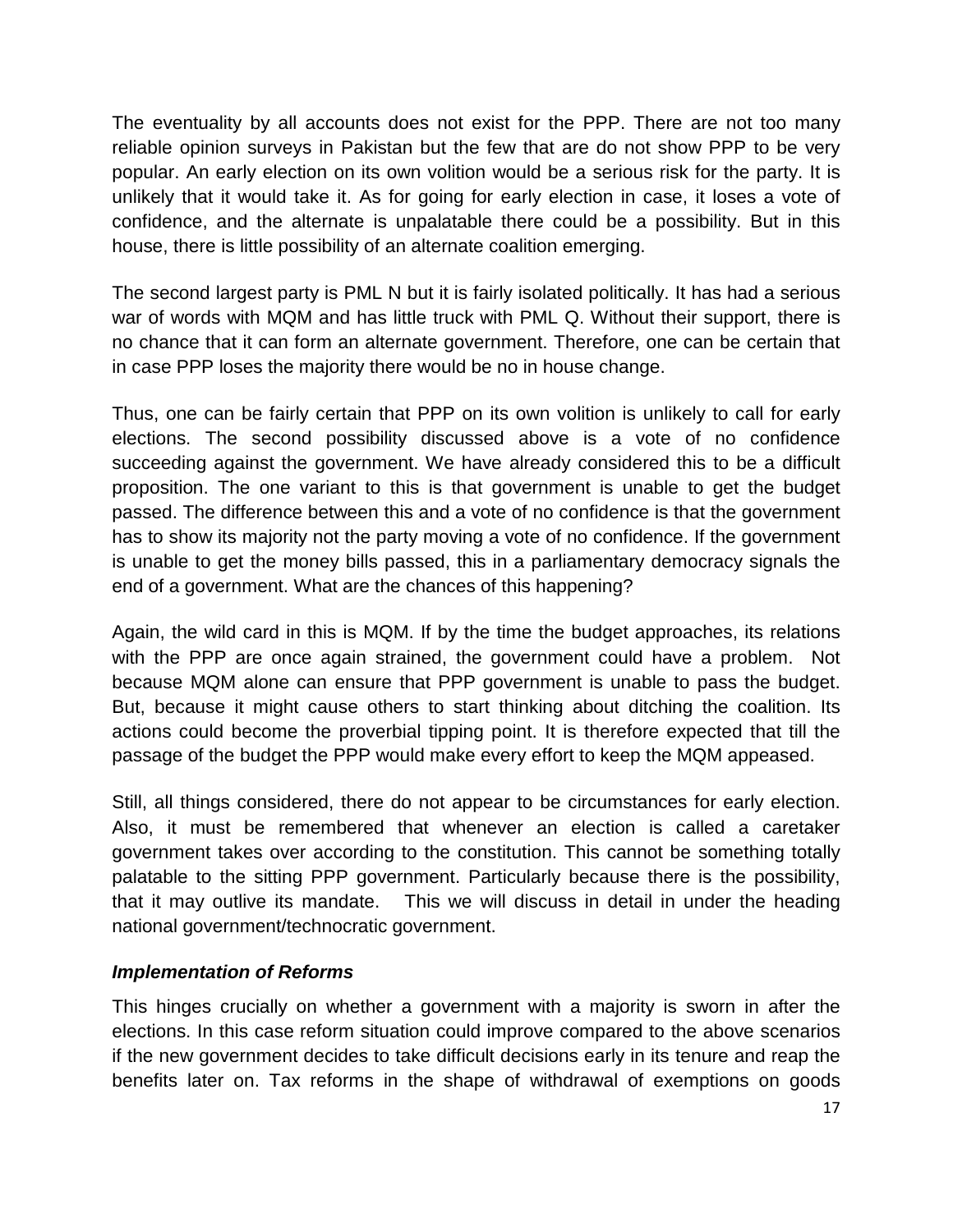taxable under RGST and improvement in the income tax regime are implemented along with partial development of provincial taxes. There is some success in reducing subsidies and streamlining the policy on administered prices along with exercise of austerity measures in current expenditures by the two levels of government. The PSDP is rationalized and throwforward of projects reduced in size. The above measures bring the expenditure down and contribute to curtailment of the budget deficit and to better management of the public debt.

Monetary policy is streamlined through granting of autonomy to the State Bank and limits placed on borrowings which is accompanied by setting of policy rate to counter inflation. There is also some success in managing the balance of payments by partially implementing reforms like avoiding selective fixation of import tariff and withdrawal of export controls.

#### *Macroeconomic Forecast*

Based on the adoption of a strong reform agenda, there is likely to be some return of investor confidence in the economy. Private investment starts picking up from 2012-13 onwards and the GDP growth rate begins to rise rapidly, approaching 6 percent by 2014-15.

The fiscal deficit position improves significantly, primarily on the back of a significant increase in the tax-to-GDP ratio and some containment of public expenditures. There are some changes in the composition of public expenditure with the share of subsidies and debt servicing falling somewhat while that of development expenditure and social expenditure rising.

The inflation moderates, at least upto 2013-14. The current account deficit remains manageable, although foreign exchange reserves could fall below safe levels by 2013- 14. This, of course, depends upon the extent of support received from the international community by a newly elected government with an effective majority, which appears committed to a strong reform agenda.

The basic question is what will be the outcome of the elections? Will the incumbency factor damage the prospects for both PPP and PML-N, especially the former in terms of its perceived poor performance. But there is no other national party with chance of winning on its own or forming a winning coalition. A likely outcome is a split mandate once again with neither PPP or the PML-N having a majority and being forced to form the government with support from smaller regional parties. In this case, we are back to one of the earlier three scenarios of a coalition government.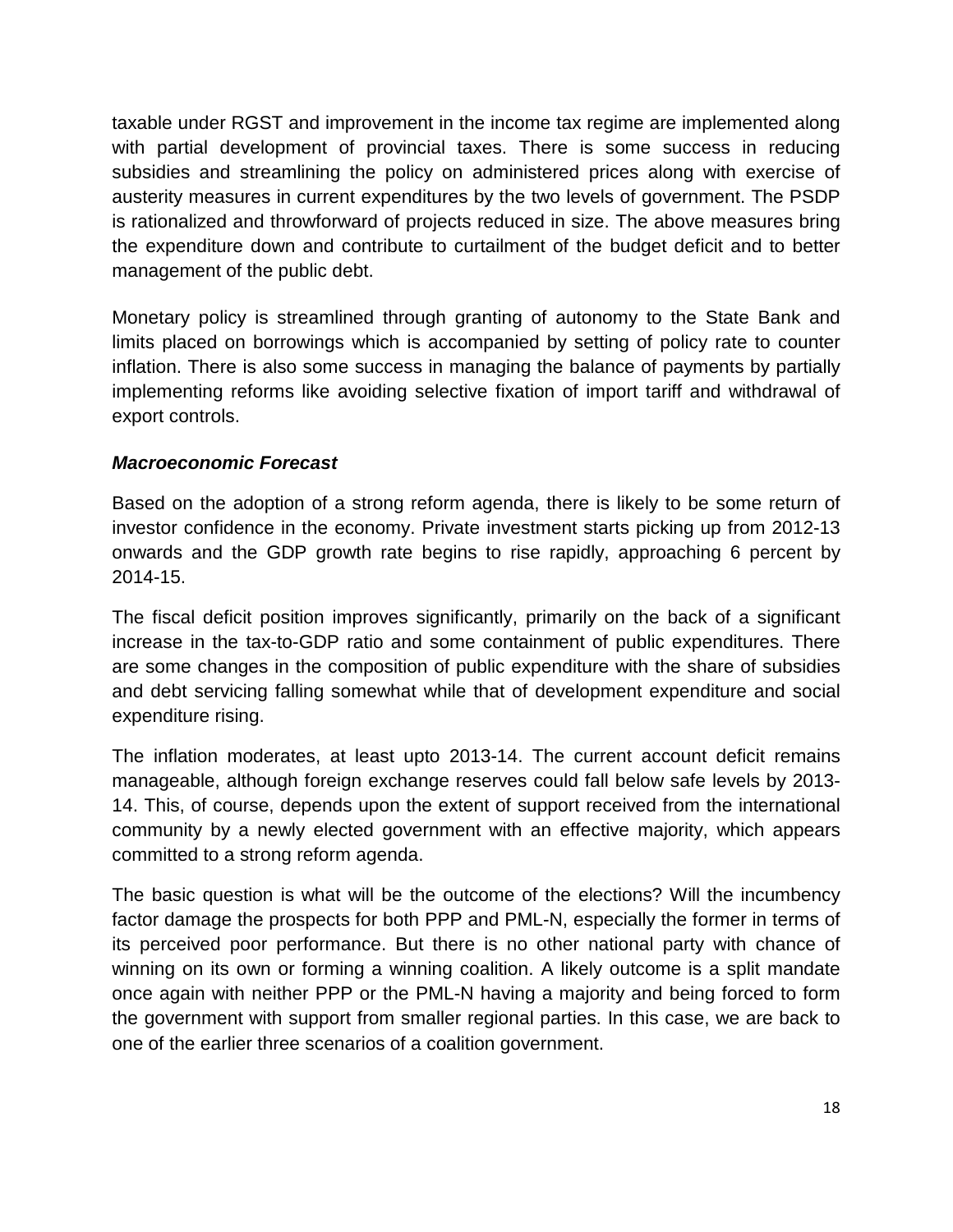#### **SCENARIO 5: NATIONAL GOVERNMENT INCLUDING TECHNOCRATS**

#### *Political Developments*

National government in general parliamentary parlance means a government that consists of all political parties. It generally happens during a major national emergency such as a war, when all parties decide to come together. Given the politics in this national assembly, there is little likelihood of that. PML N the second major party is not keen to have any association with what it considers an unpopular government. Its

|                                    | <b>OUTPUT</b> |         |         |         |         |         |
|------------------------------------|---------------|---------|---------|---------|---------|---------|
|                                    | 2009-10       | 2010-11 | 2011-12 | 2012-13 | 2013-14 | 2014-15 |
| Nominal GDP (Rs. Billion)          | 14,668        | 17,159  | 19,661  | 22,232  | 25,603  | 30,571  |
| Nominal GDP Growth (%)             | 15.1          | 17.0    | 14.6    | 13.1    | 15.2    | 19.4    |
| Real GDP Growth (%)                | 4.4           | 2.3     | 4.1     | 4.7     | 5.1     | 5.8     |
| Investment* (Real Growth Rate) (%) | $-2.0$        | 3.4     | 9.7     | 8.8     | 8.3     | 9.5     |
| Investment* (as % of GDP)          | 13.0          | 12.6    | 13.2    | 13.7    | 14.1    | 14.5    |

**Table 4: EARLY ELECTIONS (in 2011) FOLLOWED BY A MAJORITY GOVERNMENT**

\* Investment is the sum of Public and Private Investment.

|                                                             |         | <b>GOVERNMENT FINANCES</b> |         |         |         |         |
|-------------------------------------------------------------|---------|----------------------------|---------|---------|---------|---------|
|                                                             | 2009-10 | 2010-11                    | 2011-12 | 2012-13 | 2013-14 | 2014-15 |
| <b>Consolidated Government</b><br>Expenditure (As % of GDP) | 20.5    | 19.6                       | 19.6    | 19.5    | 19.4    | 19.1    |
| Social Sector Expenditure (As % of<br>GDP)                  | 2.8     | 2.6                        | 2.9     | 3.0     | 2.9     | 3.0     |
| Subsidies (As % of GDP)                                     | 1.6     | 1.1                        | 1.1     | 1.0     | 0.9     | 0.8     |
| <b>Consolidated Government Revenue</b><br>(As % of GDP)     | 14.2    | 13.6                       | 13.9    | 14.0    | 14.2    | 14.3    |
| Tax Revenue (As % of GDP)                                   | 10.0    | 9.9                        | 10.3    | 10.5    | 10.9    | 11.2    |
| Non-Tax Revenue (As % of GDP)                               | 4.1     | 3.7                        | 3.6     | 3.5     | 3.4     | 3.1     |
| <b>Consolidated Government Balance</b><br>(As % of GDP)     | $-6.3$  | $-6.0$                     | $-5.7$  | $-5.5$  | $-5.2$  | $-4.8$  |
|                                                             |         | <b>DEBT AND RESERVES</b>   |         |         |         |         |
|                                                             | 2009-10 | 2010-11                    | 2011-12 | 2012-13 | 2013-14 | 2014-15 |
| Foreign Exchange Reserves with SBP<br>(\$ Millions)         | 12,958  | 12,920                     | 11,889  | 8,502   | 5,543   | 7,821   |
| Foreign Exchange Reserves with SBP<br>(Months of Imports)   | 3.7     | 4.6                        | 4.0     | 3.5     | 2.5     | 1.8     |
| Stock of Government Debt (As % of GDP) (with IMF)           |         |                            |         |         |         |         |
| Domestic                                                    | 31.7    | 31.5                       | 32.1    | 32.2    | 31.1    | 28.4    |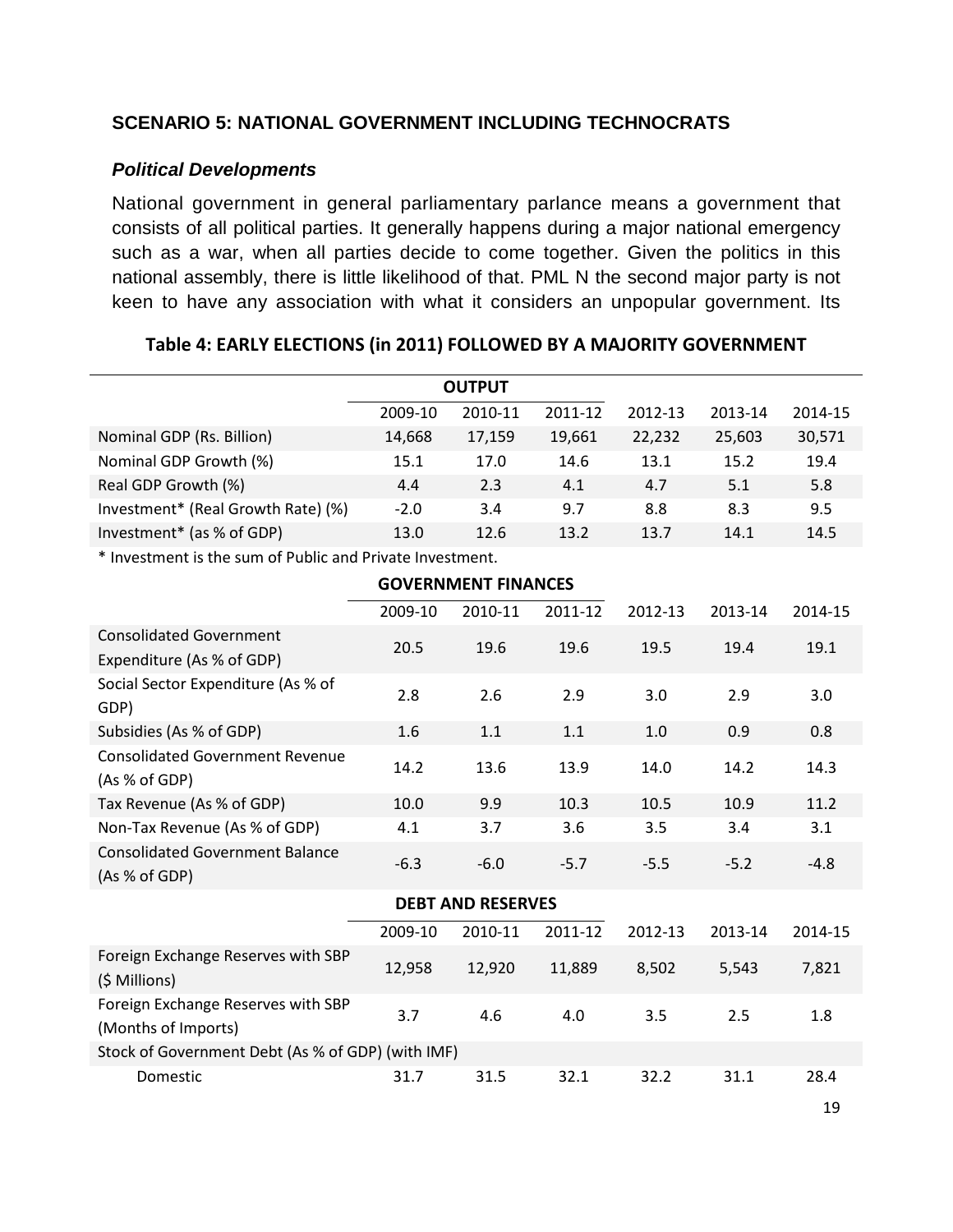| External                                             | 31.7                            | 27.0    | 25.3    | 24.3    | 25.7    | 30.2    |  |  |
|------------------------------------------------------|---------------------------------|---------|---------|---------|---------|---------|--|--|
| <b>Total Debt</b>                                    | 63.4                            | 58.5    | 57.4    | 56.5    | 56.8    | 58.6    |  |  |
| Stock of Government Debt (As % of GDP) (without IMF) |                                 |         |         |         |         |         |  |  |
| Domestic                                             | 31.7                            | 31.4    | 31.9    | 31.9    | 30.8    | 28.2    |  |  |
| External                                             | 27.0                            | 23.2    | 21.7    | 22.1    | 25.1    | 30.6    |  |  |
| <b>Total Debt</b>                                    | 58.7                            | 54.7    | 53.9    | 54.3    | 56.2    | 59.0    |  |  |
| Debt Services Paid (As % of GDP)                     |                                 |         |         |         |         |         |  |  |
| Domestic                                             | 3.94                            | 4.03    | 3.66    | 3.51    | 3.68    | 3.84    |  |  |
| External                                             | 0.44                            | 0.48    | 0.44    | 0.41    | 0.40    | 0.41    |  |  |
| <b>Total Debt</b>                                    | 4.38                            | 4.52    | 4.10    | 3.93    | 4.08    | 4.26    |  |  |
|                                                      | PRICES AND FINANCIAL INDICATORS |         |         |         |         |         |  |  |
|                                                      | 2009-10                         | 2010-11 | 2011-12 | 2012-13 | 2013-14 | 2014-15 |  |  |
| Rupee US\$ Exchange Rate (Avg of<br>the Period)      | 83.8                            | 86.0    | 87.8    | 91.7    | 105.4   | 134.1   |  |  |
| Rupee US\$ Exchange Rate (End of<br>the Period)      | 85.3                            | 87.2    | 88.6    | 93.8    | 113.5   | 152.6   |  |  |
| <b>Interest Rate on Advances</b>                     | 13.6                            | 16.9    | 12.9    | 11.3    | 13.2    | 16.8    |  |  |
| Money Supply Growth (M2)                             | 12.5                            | 9.7     | 7.1     | 8.5     | 10.0    | 12.1    |  |  |
| Inflation Rate (%)                                   | 11.7                            | 14.4    | 10.0    | 8.0     | 9.6     | 12.8    |  |  |
| Sensitive Price Rate (%)                             | 13.3                            | 16.0    | 11.2    | 9.0     | 10.7    | 14.3    |  |  |
| Domestic Price Level (%)                             | 214.4                           | 245.2   | 269.8   | 291.5   | 319.4   | 360.3   |  |  |
| <b>EXTERNAL SECTOR (As % of GDP)</b>                 |                                 |         |         |         |         |         |  |  |
|                                                      | 2009-10                         | 2010-11 | 2011-12 | 2012-13 | 2013-14 | 2014-15 |  |  |
| Imports                                              | 21.8                            | 20.4    | 20.0    | 19.5    | 20.1    | 21.4    |  |  |
| Exports                                              | 14.2                            | 14.3    | 13.0    | 12.5    | 13.2    | 14.9    |  |  |
| Trade Balance (Goods and Services)                   | $-7.6$                          | $-6.1$  | $-7.0$  | $-7.0$  | $-6.9$  | $-6.5$  |  |  |
| <b>Current Account Balance</b>                       | $-2.3$                          | $-1.5$  | $-2.8$  | $-3.0$  | $-2.9$  | $-2.2$  |  |  |

determination to disassociate from the PPP can be seen from its recent decision to dismiss its Ministers in Punjab. This it did at the cost of negative fallout in the media wherein it was accused of encouraging party defections/floor crossing. PML N took that risk because it is convinced that PPP is so unpopular, any association with it would erode its vote bank. Without PML N there is no possibility of a national government within the current political dispensation.

Government of technocrats is a variant often discussed in the Pakistani media because something similar happened in Bangladesh. Briefly, the military took over the country but instead of ruling directly, installed a government of professionals. For the same thing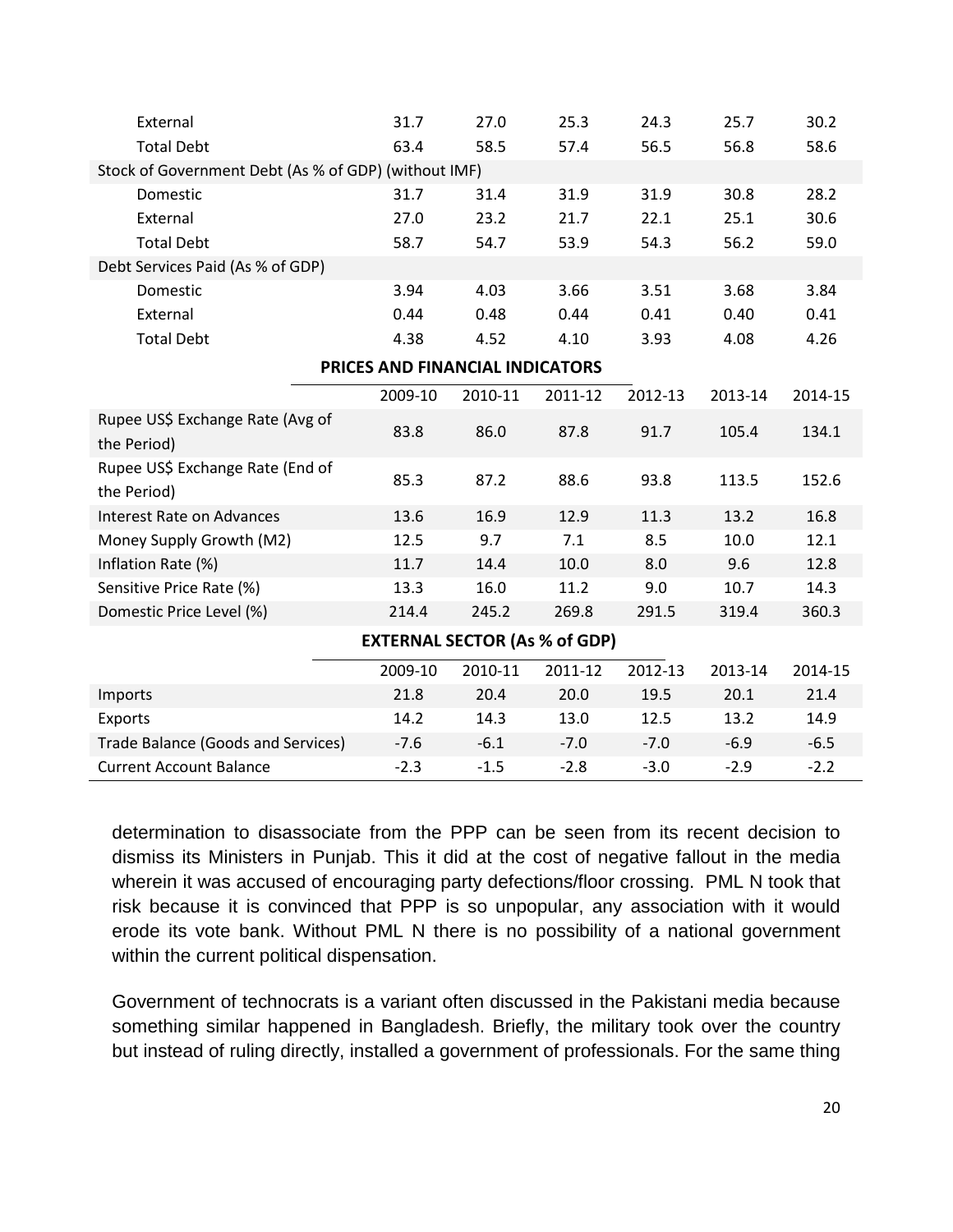to happen in Pakistan, the circumstances have to be similar, that is, a military take over however brief and through this mechanism the installation of a technocratic government.

This is not a very likely possibility because the military is not interested in taking over. After nine years of Musharraf's – and military's - rule, that ended in disarray there is no space for military to intervene again. Secondly, there is widespread recognition that military intervention would be very unpopular internationally and actually hurt the prospect of bilateral and multilateral assistance. The only caveat to this is a situation of grave national emergency, such as a financial and economic meltdown, than anything can happen. But, short of that, there is no possibility of a military taking over and putting in place a government of technocrats.

The only possibility of any such thing happening is if remaining within the ambit of the constitution, a caretaker government comes into place. According to the constitution whenever an election is announced, it has to be conducted under a caretaker government. If for any of the reasons discussed above, an early election becomes necessary, a caretaker government would have to be put in place. If provincial elections are happening simultaneously, these too would be under caretaker set up.

Once the caretakers are in place, someone is bound to move an application before the Supreme Court that circumstances do not exist for an election. The reason given would be disturbed situation in FATA, KPK and Balochistan. It is not beyond the realm of possibilities that the court may accept such an application. It could postpone the election until the right conditions exist or for a specified time period. This would mean that the caretaker government could remain in place for the specified duration. Only then, the possibility exists of technocrats being inducted into the government to run it.

#### *Implementation of Reforms*

This perhaps constitutes the best case scenario for policy reform and thereby the economy. In this scenario, the government implements major tax reforms whereby comprehensive RGST legislation is introduced by the federal government involving withdrawal of all remaining exemptions on goods and elimination of distortions that have crept into the GST act, along with substantial broad-basing of the Provincial Sales Tax on Services. This is accompanied by measures to raise tax compliance by improving public perceptions of the equity of the tax system, like reintroduction of the wealth tax and strong measures to curb evasion in the payment of direct taxes.

Beyond these big moves, the provincial governments proceed to develop taxes like the agricultural income tax, urban immoveable property tax and capital gains tax on property in line with the commitment made in the  $7<sup>th</sup>$  NFC Award. The federal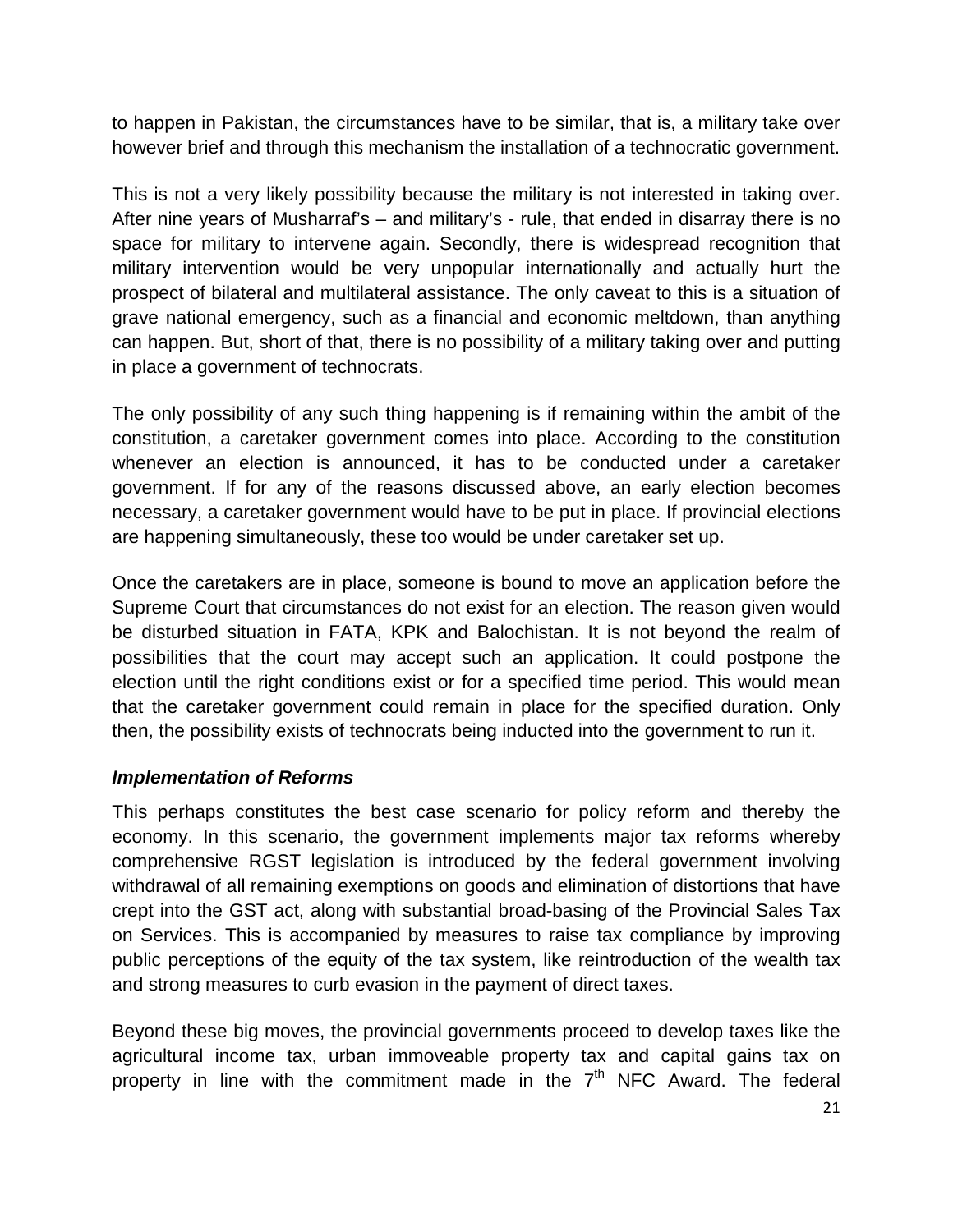government focuses on measures to raise the quality of tax administration by strong campaigns against non-filers and under-filers, improvement of the audit process, introduction of mechanisms for curbing under invoicing of imports and leakages in Afghan transit trade. Simultaneously, provincial tax machinery is strengthened on a functional basis (see Box 1).

On the expenditure side, top priorities is given to improving the management and reduce losses of public enterprises/ utilities like the Railways, PIA, Pakistan Steel Mills, etc. Also, the problem of circular debt in the power sector is brought under control primarily through improvements in collection efficiency and rationalisation of power tariffs.

The Debt Management Policy is pursued effectively with the objective of reducing future debt servicing liabilities. Current expenditure of both levels of government is brought down by downsizing and practicing austerity wherever possible, including reduction in cabinet size. The policies on administrated/regulated prices are set in ways whereby domestic POL prices reflect fully the level of international prices and procurement/support prices of agricultural prices do not carry the weight of unsustainable subsidies. Finally, the PSDP is rationalised with allocations focused initially on completion of on-going priority projects and the size of the development programme increased subsequently as the fiscal situation improves. The consolidated government expenditure, through the above measures is curtailed, declining from 20.5% of the GDP in 2009-10 to about 19% of GDP. Expenditures on subsidies, in particular, declines from 1.6% of GDP to 0.6% during the five year framework and so does the spending of debt services.

Within the domain of monetary policy, the critical reform is the granting of greater autonomy to SBP under the new act, so as to limit the inflationary borrowing of the federal government from the central bank and to rigidly enforce the overdraft limits on the provincial governments and state enterprises. In the best case scenario, the SBP sets the policy rate primarily from the viewpoint of containing inflationary pressures. Given the enhanced vulnerability presently to NPLs, stronger prudential regulations are put in place to protect the financial sector.

On the external side, implementation of the above reforms enables a resumption or to a move to a new IMF programme. This has a salutary impact on the flow of funds from other multilateral and bilateral donors. Also, the improvements in governance and strong policy actions contribute to a major resurgence in business confidence. Private investment in general and foreign direct investment in particular start rising once again. Government of Pakistan begins to float bonds in the international capital markets. The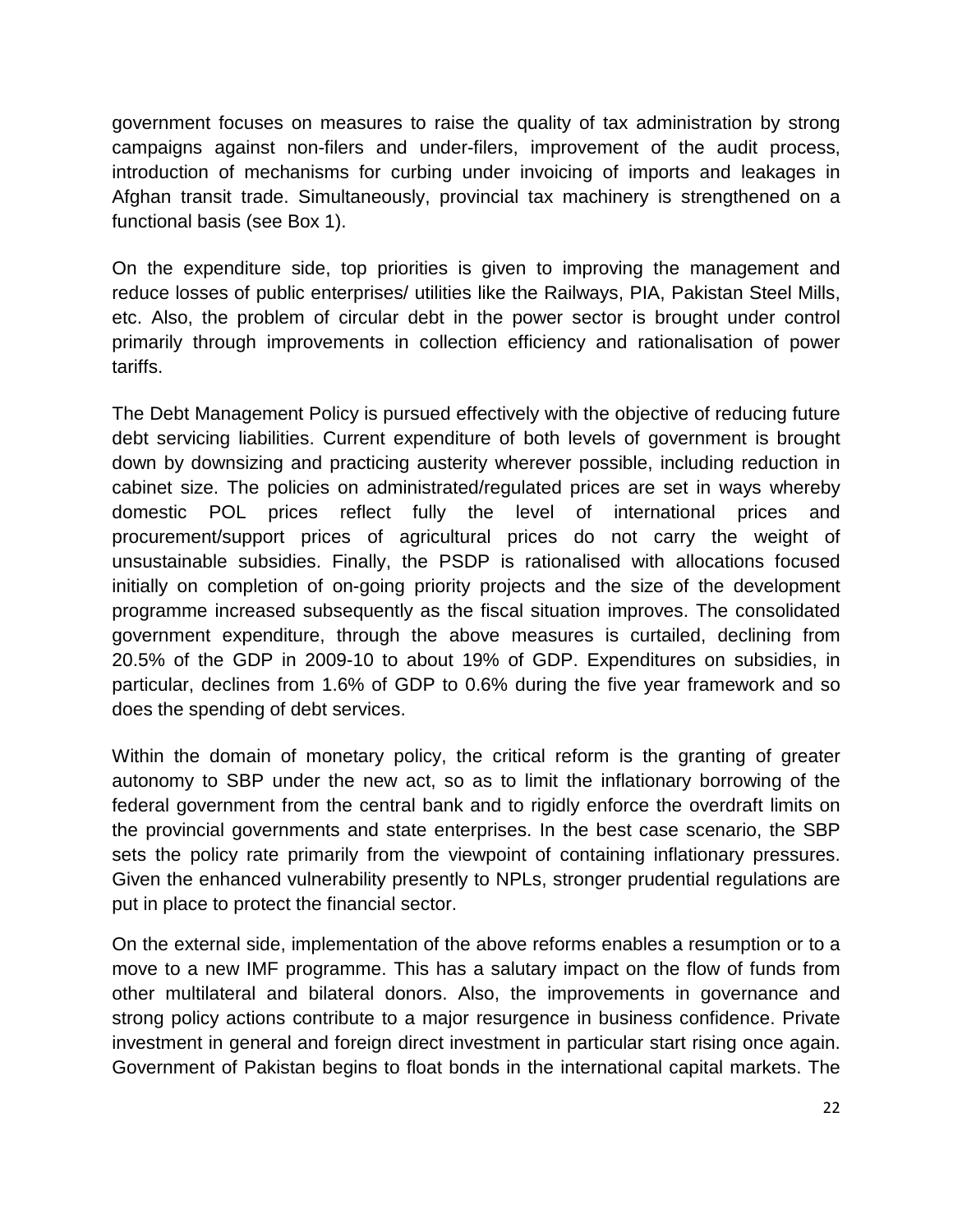Central bank also adopts a policy of non-intervention in the foreign exchange market. The real effective exchange rate, consequently, more or less accurately reflects the state of the balance of payments. There is minimum resort to physical controls on exports (like food items, cotton yarn, etc), and private sector imports are allowed to the extent possible. Fiscal and other incentives are focused on achieving greater diversification of exports.

Other areas include, first, an upsurge in social sector expenditure, due especially to enhanced revenue transfers to provincial governments in the aftermath of the  $7<sup>th</sup>$  NFC Award, which increases the share of provinces in national resources. Also, implementation of the 18<sup>th</sup> Amendment, which involves transfer of functions from the federal to provincial governments, if implemented properly, can result in improved service provision in the medium term time frame. Second, the resort to a more aggressive and better targeted social protection policy focusing not only on income supplements and food security but also on employment promotion. Coupled with higher growth, these policies lead to a fall in poverty once again after rising rapidly in recent years.

#### *Macroeconomic Forecast*

Decisive policy actions on the fronts of tax reforms and containment of current expenditure lead to a decline in the fiscal deficit from about 6 percent of the GDP in 2010-11 to below 4 percent of the GDP by 2014-15, as shown Table 5. The tax-to-GDP ratio rises by almost two percentage points while current expenditure falls by almost 1.5 percentage points of the GDP. Alongwith significant deficit reduction, this enables an increase in the level of development expenditure by almost 1.5 percentage points of the GDP.

The rise in public investment coupled with a recovery in private investment leads to an overall increase in the investment to GDP ratio by over 2.5 percentage points. There is a visible revival in the process or economic growth after the damage inflicted by the floods. From a GDP growth rate close to 2 percent in 2010-11, the growth rate rises to 5 percent by 2012-13 and reaches 6.5 percent by 2014-15, implying that the economy gets back after a gap of eight years to a trajectory of high growth. The growth response could be even more rapid if there is a reduction in the intensity of the war on terror and relative peace returns to the major cities of Pakistan.

Foreign exchange reserves are bolstered by the receipt of the last two tranches from the IMF SBA of over \$3 billion. Alongwith the presently high level of FE reserves, this enables the economy to sustain the balance of payments in the presence of higher debt servicing obligations, particularly to the IMF. The exchange rate remains stable and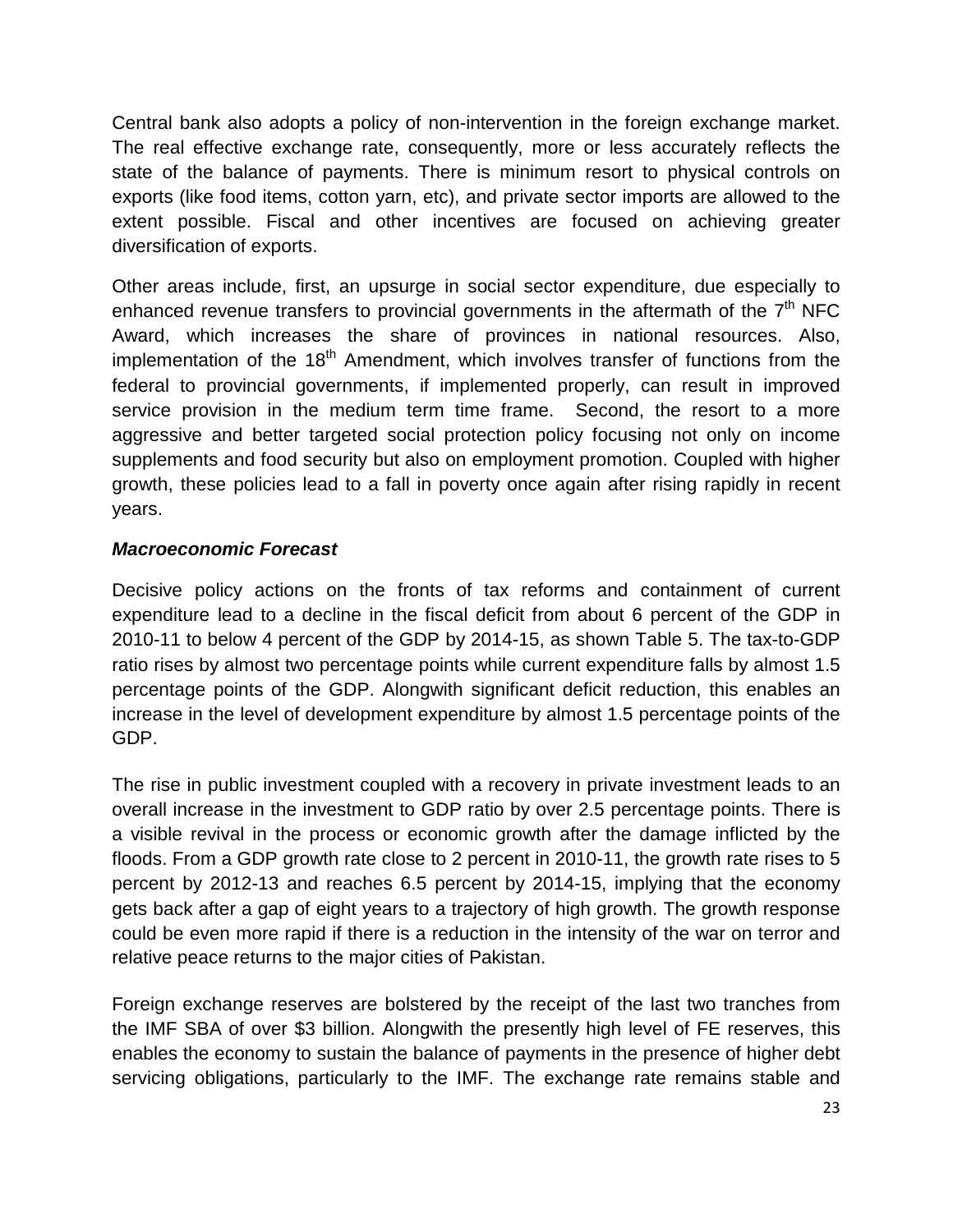could even appreciate somewhat in real terms. Very importantly, the rate of inflation is expected to come down to single-digit by 2012-13, due to a low rate of monetary expansion and limited imported inflation. The Model indicates that after 2012-13, the incidence of poverty starts falling in the country.

| <b>OUTPUT</b>                                               |         |                          |         |         |         |         |  |  |
|-------------------------------------------------------------|---------|--------------------------|---------|---------|---------|---------|--|--|
|                                                             | 2009-10 | 2010-11                  | 2011-12 | 2012-13 | 2013-14 | 2014-15 |  |  |
| Nominal GDP (Rs. Billion)                                   | 14,668  | 17,897                   | 20,685  | 23,377  | 26,669  | 31,565  |  |  |
| Nominal GDP Growth (%)                                      | 15.1    | 22.0                     | 15.6    | 13.0    | 14.1    | 18.4    |  |  |
| Real GDP Growth (%)                                         | 4.4     | 2.2                      | 4.4     | 5.0     | 5.5     | 6.7     |  |  |
| Investment* (Real Growth Rate) (%)                          | $-2.0$  | 2.3                      | 10.3    | 10.3    | 10.8    | 12.1    |  |  |
| Investment* (as % of GDP)                                   | 13.0    | 12.5                     | 13.1    | 13.7    | 14.4    | 15.1    |  |  |
| * Investment is the sum of Public and Private Investment.   |         |                          |         |         |         |         |  |  |
| <b>GOVERNMENT FINANCES</b>                                  |         |                          |         |         |         |         |  |  |
|                                                             | 2009-10 | 2010-11                  | 2011-12 | 2012-13 | 2013-14 | 2014-15 |  |  |
| <b>Consolidated Government</b><br>Expenditure (As % of GDP) | 20.5    | 19.5                     | 19.5    | 19.5    | 19.4    | 19.2    |  |  |
| Social Sector Expenditure (As % of<br>GDP)                  | 2.8     | 2.6                      | 2.9     | 3.0     | 3.0     | 3.0     |  |  |
| Subsidies (As % of GDP)                                     | 1.6     | 1.0                      | 0.9     | 0.8     | 0.7     | 0.6     |  |  |
| <b>Consolidated Government Revenue</b><br>(As % of GDP)     | 14.2    | 13.6                     | 14.0    | 14.3    | 14.6    | 14.9    |  |  |
| Tax Revenue (As % of GDP)                                   | 10.0    | 9.9                      | 10.5    | 10.9    | 11.3    | 11.8    |  |  |
| Non-Tax Revenue (As % of GDP)                               | 4.1     | 3.7                      | 3.6     | 3.4     | 3.3     | 3.1     |  |  |
| <b>Consolidated Government Balance</b><br>(As % of GDP)     | $-6.3$  | $-5.9$                   | $-5.6$  | $-5.2$  | $-4.7$  | $-4.3$  |  |  |
|                                                             |         | <b>DEBT AND RESERVES</b> |         |         |         |         |  |  |
|                                                             | 2009-10 | 2010-11                  | 2011-12 | 2012-13 | 2013-14 | 2014-15 |  |  |
| Foreign Exchange Reserves with SBP<br>(\$ Millions)         | 12,958  | 13,723                   | 13,780  | 11,430  | 8,867   | 11,295  |  |  |
| Foreign Exchange Reserves with SBP<br>(Months of Imports)   | 3.7     | 4.6                      | 4.3     | 4.0     | 3.5     | 3.0     |  |  |
| Stock of Government Debt (As % of GDP) (with IMF)           |         |                          |         |         |         |         |  |  |
| Domestic                                                    | 31.7    | 31.2                     | 31.9    | 31.4    | 30.2    | 27.5    |  |  |
| External                                                    | 31.7    | 27.0                     | 25.2    | 23.4    | 23.3    | 27.0    |  |  |
| <b>Total Debt</b>                                           | 63.4    | 58.3                     | 57.1    | 54.7    | 53.4    | 54.5    |  |  |
| Stock of Government Debt (As % of GDP) (without IMF)        |         |                          |         |         |         |         |  |  |
| Domestic                                                    | 31.7    | 31.2                     | 31.9    | 31.4    | 30.2    | 27.5    |  |  |

#### **Table 5: NATIONAL GOVERNMENT (WITH TECHNOCRATS)**

24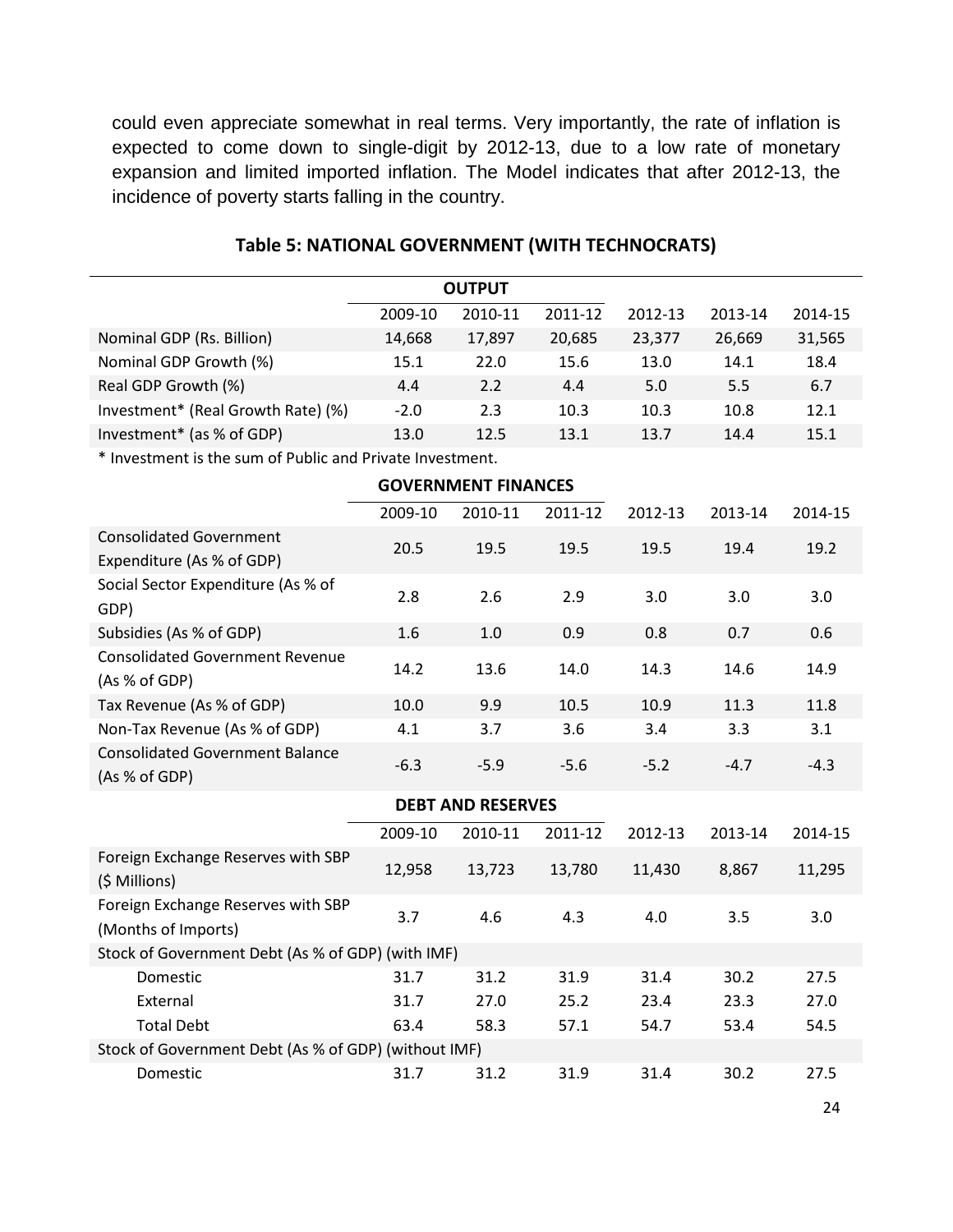| External                                        | 27.0                            | 23.2    | 21.1    | 20.9    | 22.5    | 27.2    |  |  |
|-------------------------------------------------|---------------------------------|---------|---------|---------|---------|---------|--|--|
| <b>Total Debt</b>                               | 58.7                            | 54.5    | 52.9    | 52.2    | 52.7    | 54.8    |  |  |
| Debt Services Paid (As % of GDP)                |                                 |         |         |         |         |         |  |  |
| Domestic                                        | 3.94                            | 4.04    | 3.71    | 3.48    | 3.50    | 3.59    |  |  |
| External                                        | 0.44                            | 0.48    | 0.44    | 0.41    | 0.40    | 0.39    |  |  |
| <b>Total Debt</b>                               | 4.38                            | 4.53    | 4.14    | 3.89    | 3.89    | 3.98    |  |  |
|                                                 | PRICES AND FINANCIAL INDICATORS |         |         |         |         |         |  |  |
|                                                 | 2009-10                         | 2010-11 | 2011-12 | 2012-13 | 2013-14 | 2014-15 |  |  |
| Rupee US\$ Exchange Rate (Avg of<br>the Period) | 83.8                            | 85.9    | 87.3    | 88.5    | 95.7    | 114.3   |  |  |
| Rupee US\$ Exchange Rate (End of<br>the Period) | 85.3                            | 87.0    | 88.0    | 89.1    | 99.5    | 125.4   |  |  |
| <b>Interest Rate on Advances</b>                | 13.6                            | 16.7    | 13.3    | 10.8    | 11.8    | 15.0    |  |  |
| Money Supply Growth (M2)                        | 12.5                            | 9.6     | 7.0     | 8.1     | 9.3     | 11.0    |  |  |
| Inflation Rate (%)                              | 11.7                            | 14.2    | 10.3    | 7.3     | 7.8     | 10.5    |  |  |
| Sensitive Price Rate (%)                        | 13.3                            | 15.9    | 11.5    | 8.2     | 8.8     | 11.7    |  |  |
| Domestic Price Level (%)                        | 214.4                           | 244.9   | 270.1   | 289.9   | 312.7   | 345.6   |  |  |
| <b>EXTERNAL SECTOR (As % of GDP)</b>            |                                 |         |         |         |         |         |  |  |
|                                                 | 2009-10                         | 2010-11 | 2011-12 | 2012-13 | 2013-14 | 2014-15 |  |  |
| Imports                                         | 21.8                            | 20.2    | 19.8    | 18.8    | 18.9    | 19.7    |  |  |
| Exports                                         | 14.2                            | 14.3    | 12.8    | 12.0    | 12.0    | 12.8    |  |  |
| Trade Balance (Goods and Services)              | $-7.6$                          | $-5.9$  | $-6.9$  | $-6.8$  | $-6.9$  | $-6.8$  |  |  |
| <b>Current Account Balance</b>                  | $-2.3$                          | $-1.2$  | $-2.7$  | $-2.8$  | $-3.1$  | $-3.0$  |  |  |

#### **SCENARIO 6: MILITARY TAKE OVER**

As mentioned earlier, there is a remote possibility of this scenario in Pakistan because of one: the military is not interested in taking over. After nine years of Musharraf's – and military's - rule, that ended in disarray there is no space for military to intervene again. Two, there is widespread recognition that military intervention would be very unpopular internationally and actually hurt the prospect of bilateral and multilateral assistance. The only caveat to this is a situation of grave national emergency, such as a financial and economic meltdown, than anything can happen. But, short of that, there is no possibility of a military taking over and putting in place a government. Given the low probability of this event, no macroeconomic forecast is generated for this scenario.

#### **CONCLUSIONS**

In the preceding paragraphs a number of emerging scenarios have been discussed. What exactly will happen is, of course, a judgement call. The most likely scenario is that